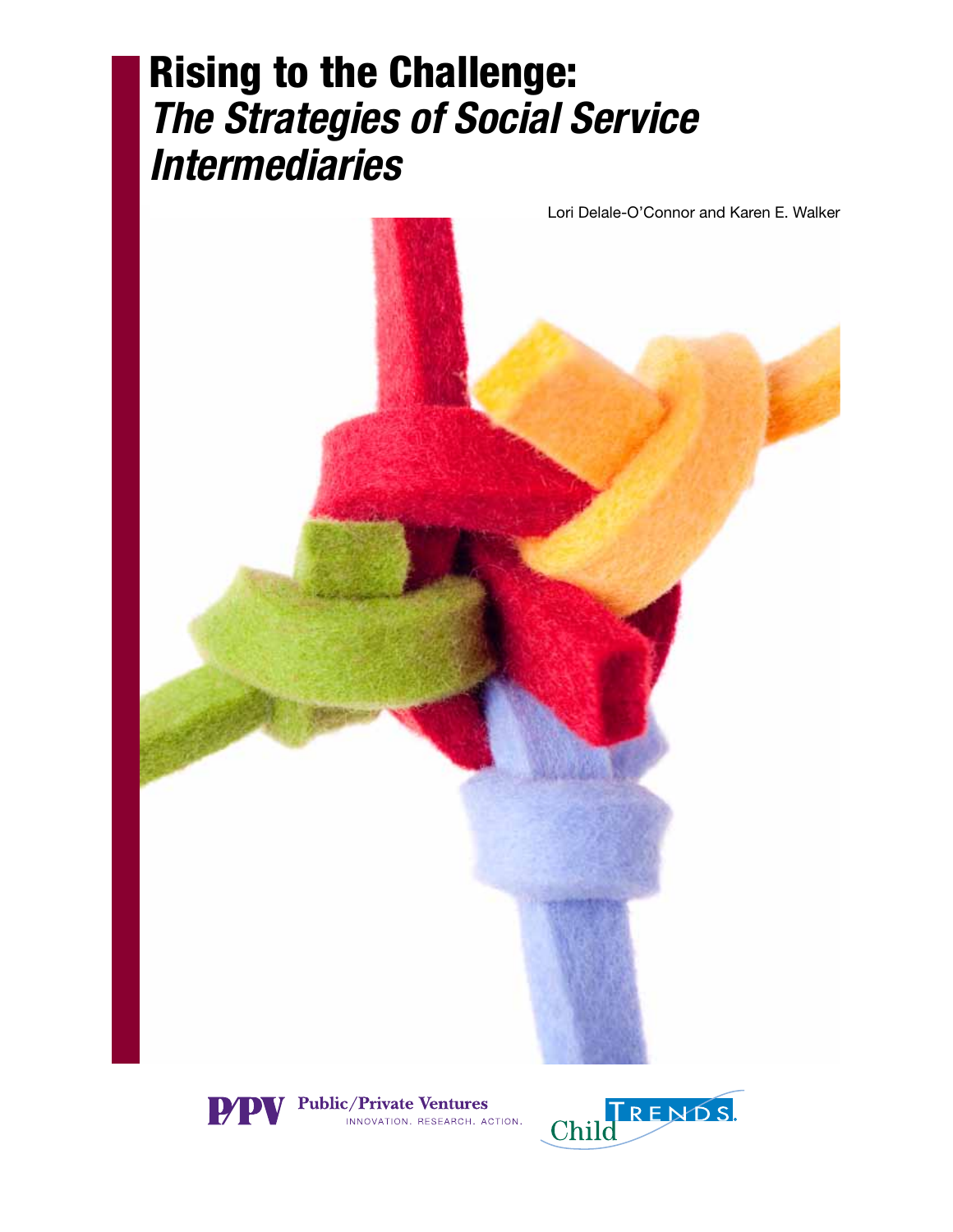#### Public/Private Ventures (P/PV)

P/PV is a national nonprofit whose mission is to improve the effectiveness of social programs, particularly those that aim to help young people from high-poverty communities successfully transition to adulthood. Working in close partnership with organizations and their leaders, P/PV aims to:

- Promote the broad adoption of appropriate evaluation methods;
- • Advance knowledge in several specific areas in which we have long-standing experience: juvenile and criminal justice, youth development (particularly out-of-school time and mentoring) and labor market transitions for young people; and
- • Enable practitioners and organizations to use their own data, as well as evidence in these fields, to develop and improve their programs.

Ultimately, we believe this work will lead to more programs that make a positive difference for youth in highpoverty communities.

For more information, please visit: [www.ppv.org.](http://www.ppv.org)

#### Board of Directors

*Professor Harvard University*

Cay Stratton, Chair *Senior Fellow MDC* Phil Buchanan *President Center for Effective Philanthropy* Clayton S. Rose *Senior Lecturer Harvard Business School* Sudhir Venkatesh *William B. Ransford Professor of Sociology Columbia University* William Julius Wilson *Lewis P. and Linda L. Geyser University* 

#### Research Advisory **Committee**

Jacquelynne S. Eccles, Chair *University of Michigan* Robert Granger *William T. Grant Foundation* Robinson Hollister *Swarthmore College* Reed Larson *University of Illinois* Jean E. Rhodes *University of Massachusetts, Boston* Thomas Weisner *UCLA*

#### Child Trends

Child Trends is a nonprofit, nonpartisan research center that studies children at all stages of development, across all major domains, and in the important contexts of their lives. Our mission is to improve outcomes for children by providing research, data, and analysis to the people and institutions whose decisions and actions affect children.

For more information, please visit: [www.childtrends.org](http://www.childtrends.org)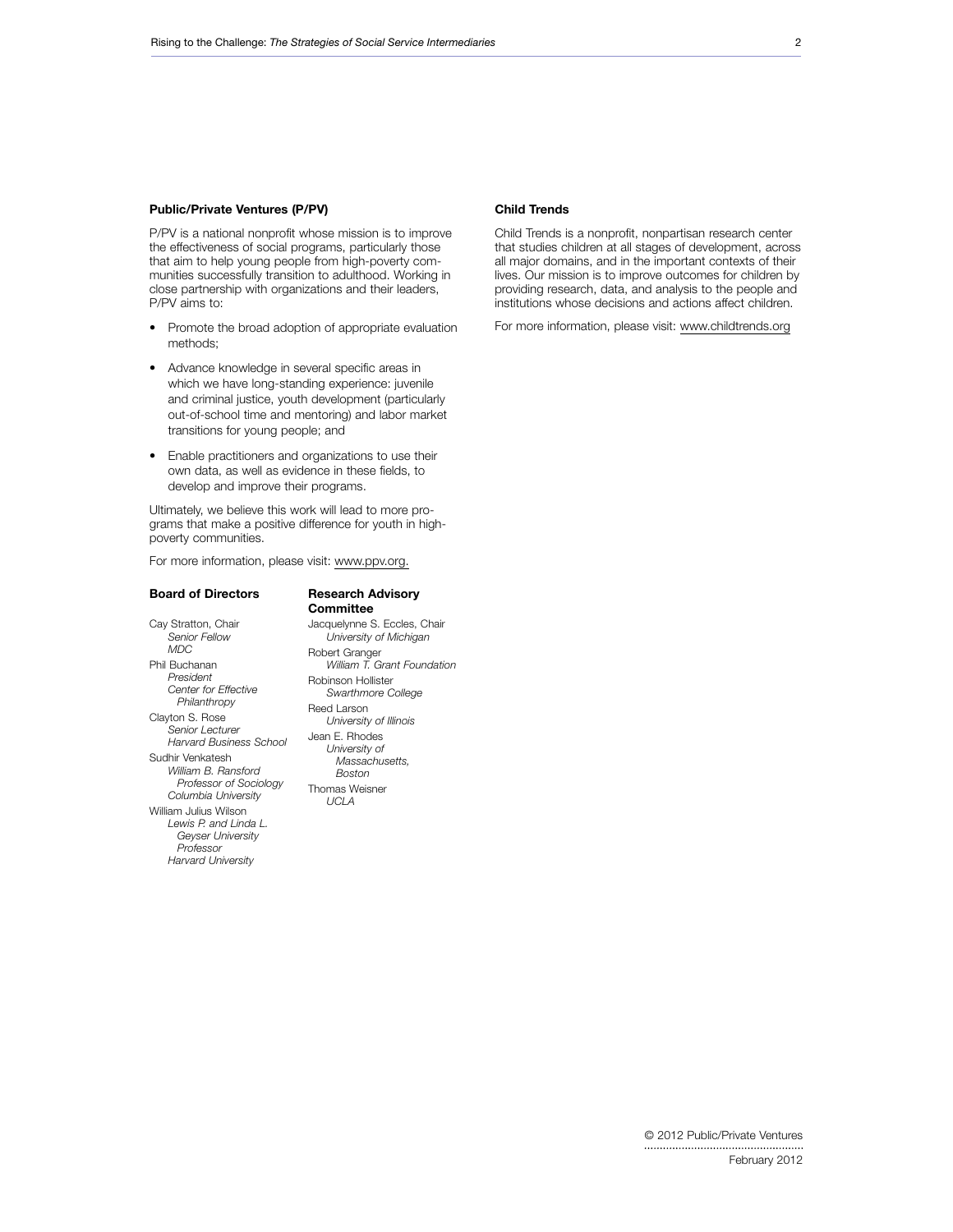### **Contents**

- [Introduction](#page-4-0)
- [Intermediaries Face Common Challenges](#page-10-0)
- [Working at Different Levels: Specific Challenges and Strategies](#page-16-0)
- [Key Lessons and Recommendations](#page-22-0)
- [Endnotes](#page-27-0)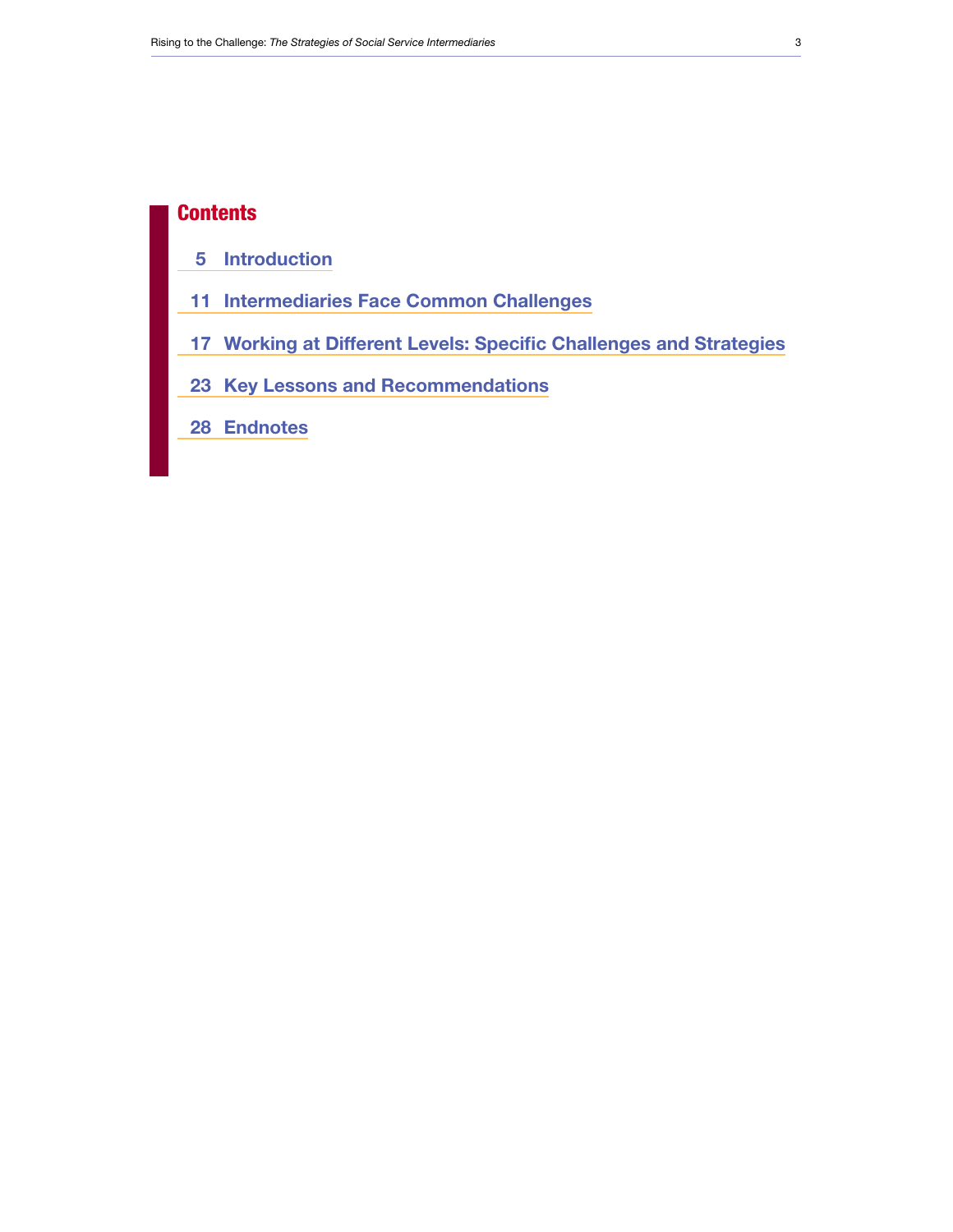#### Acknowledgments

This research was made possible through the support of a generous grant from the Robert Wood Johnson Foundation.

We thank those who have worked in the Children's Futures initiative for their time, participation and insight throughout the life of this project. Their comments deepened our understanding of how intermediaries operate.

We are grateful to all of the intermediary leaders who took the time to be interviewed for this project. They provided candid responses and offered suggestions for additional questions or areas of interest as we interviewed and analyzed the data. In addition, they were wonderful to talk to!

We thank Chelsey Farley for her thoughtful review and feedback throughout the writing process. Nadya Shmavonian at P/PV and Kris Moore and Dan Princiotta at Child Trends reviewed drafts of the report and provided insightful comments. Laura Johnson shepherded the report through the publication process, and Penelope Malish designed the report.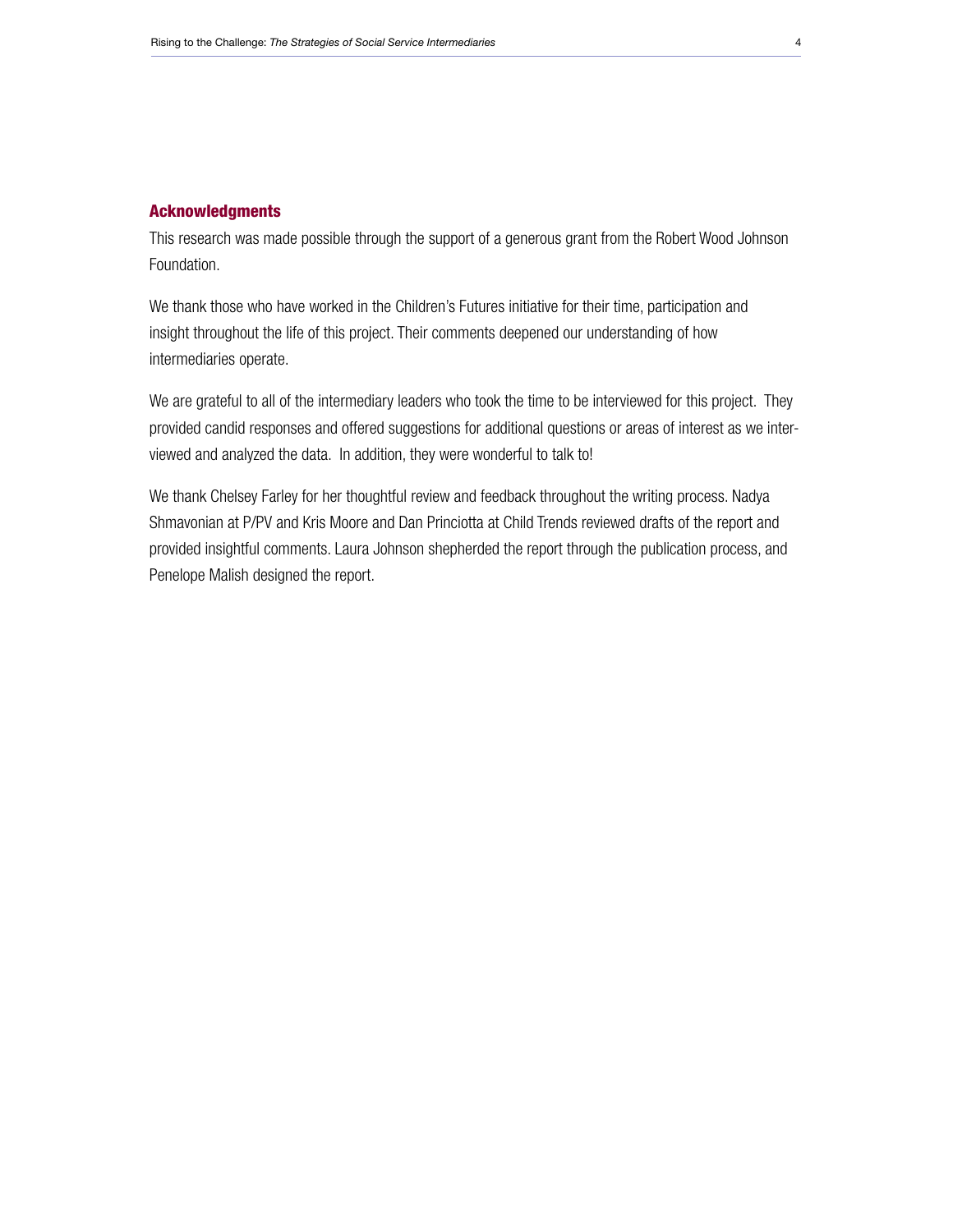#### <span id="page-4-0"></span>Introduction

# Introduction

During the past decade, intermediary organizations have proliferated across the nonprofit sector. Extensive funding from the federal government, including programs supporting the creation of intermediaries by the departments of Justice, Labor, and Housing and Urban Development,<sup>1</sup> as well as millions of dollars in private foundation investments,<sup>2</sup> have spurred the growth of intermediaries as a means to connect funding sources and direct service providers. At the same time, the recent recession has led to funding cuts across many organizations, and intermediaries have not been exempted. This economic reality has forced both newer and more established intermediaries to prove their worth and think strategically about how to obtain funding and remain viable.

In the social service field, intermediary organizations are "nonprofit organizations that distribute funding they receive from other sources, as well as provide technical assistance and other services to support services offered by (other) nonprofits."3 They are typically positioned between funding entities (e.g., the federal government, foundations and corporations) and secular or faith-based direct service organizations. Intermediaries play an important role in connecting organizations that share a common interest, both to enhance the services these organizations provide and to build larger service networks. They often also promote quality standards and monitor programs on behalf of funders. (See the figure on the next page.) While intermediaries all hold a similar position—between funders and direct service providers—they can look very different in both their structure and reach, with some working locally and others taking a statewide or even nationwide approach. These differences affect their expected roles and the challenges they face.

The use of intermediaries has expanded in recent years in part because of an increasingly complex social service landscape and the delegation of decision-making and the organization of services from the federal to the state level.<sup>4</sup> It is also rooted in a greater focus on accountability, quality control and evidence-based programs among public and private funders. Intermediaries have distinguished themselves in this environment by establishing platforms for collecting data and providing vital technical assistance that supports the implementation of evidence-based models.<sup>5</sup>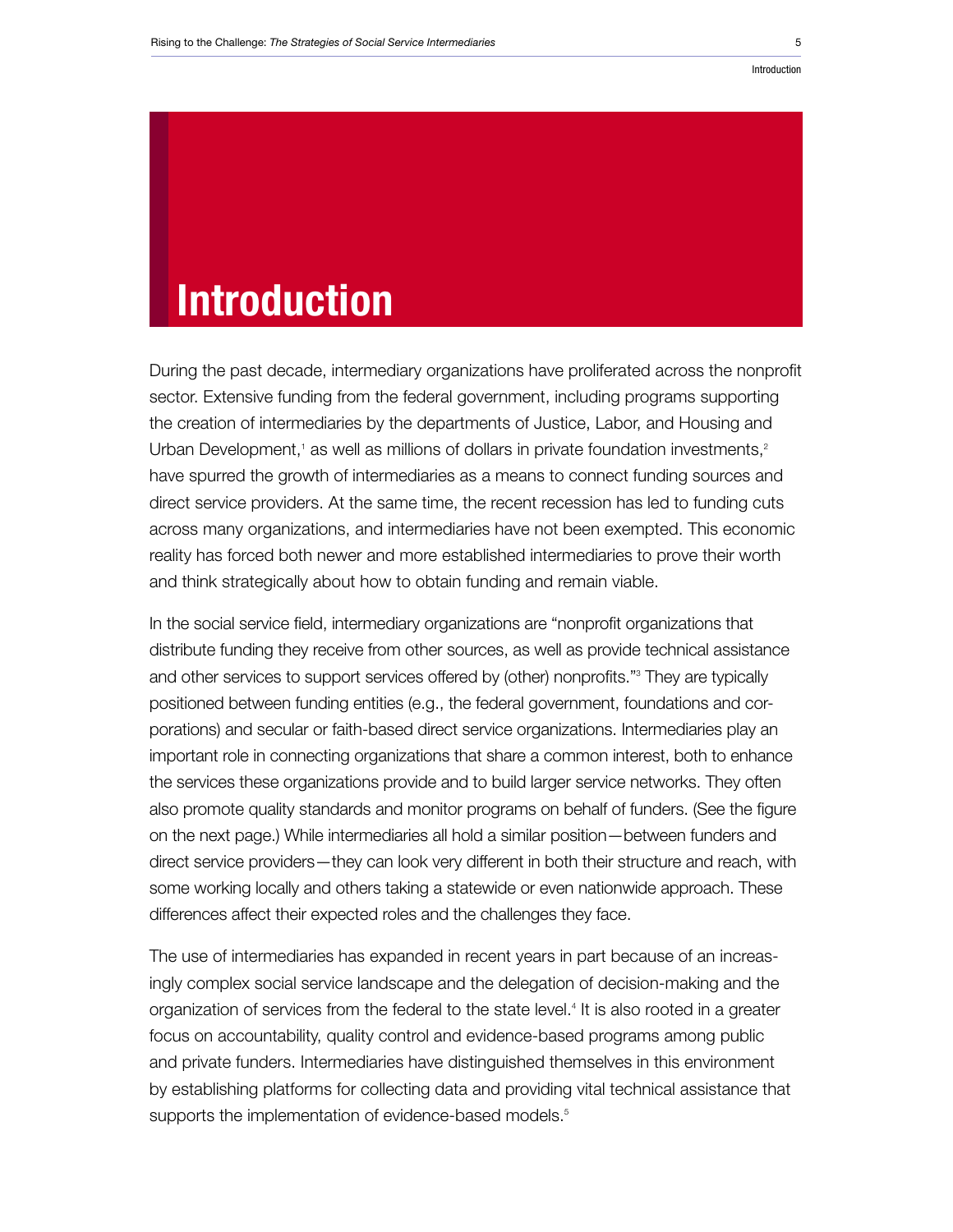

Recent studies attempting to understand the impact of the funding and technical assistance intermediary organizations provide have found that it has made "enormous contributions to the scope, scale, and effectiveness of grassroots, faith-based social service agencies, and often do[es] so at [a] low cost."6 Moreover, the work that intermediaries do often helps the federal government provide resources to community-based organizations more efficiently.<sup>7</sup> The research, however, reflects varying levels of rigor and offers few definitive conclusions about intermediaries' effectiveness, relying primarily on intermediary staffs' self-reports about their contributions. In a developing field, this is a typical first step toward understanding the potential benefits of the work, though more rigorous research into intermediaries' effectiveness will ultimately be needed.

This report adds to the growing body of literature on intermediary practice and helps illuminate the potential value derived from intermediaries' work. It highlights the primary challenges intermediaries face as well as the strategies they are using to address them. In addition, we provide several recommendations for how intermediaries can both improve and continue their efforts.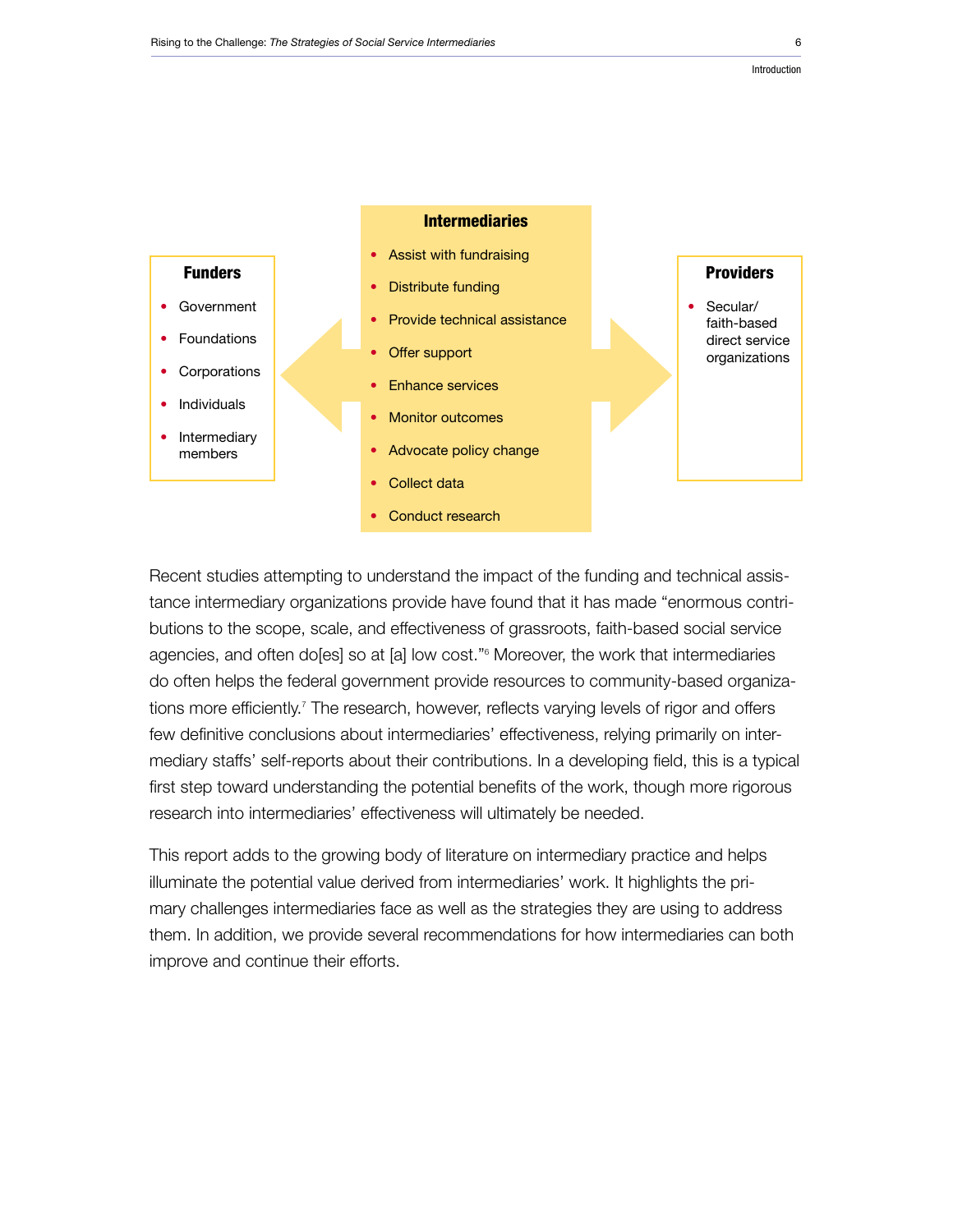#### Introduction

## Past Research

Previous evaluations of intermediaries suggest that an effective funder–intermediary relationship will have several key characteristics.<sup>8</sup> Dare Mighty Things, for example, has outlined seven such features, including developing a common understanding of roles and responsibilities and establishing clear and agreed-upon goals and procedures (see text box that follows).<sup>9</sup>

#### Key Aspects of Intermediary Relationships

*(Adapted from "Establishing Partnerships", Dare Mighty Things.)*

- 1. Leadership: Determine early and follow respectfully.
- 2. Common Understanding: Know the framework of organization and role assignment that was agreed upon.
- 3. Purpose: Agree upon a common vision that enhances openness, creativity and collaboration.
- 4. Culture and Values: Identify strengths and weaknesses that exist between organizations.
- 5. Learning and Development: Invest in the partnership through flexible management and a desire to work collaboratively.
- 6. Communication: Agree upon a form of open communication between partners.
- 7. Performance Management: Evaluate and assess amply to ensure performance.

Intermediaries support direct service providers in a variety of ways: by minimizing service duplication and leveraging and coordinating funds from multiple sources;<sup>10</sup> by bringing together networks of providers within a field and often establishing or promoting evidence about effective programming; and by providing valuable technical assistance services informed by the intermediaries' broader vantage point over the respective providers. When intermediaries function effectively, they provide a voice for each member of the partnership—by creating a solid organizational structure, with common operating procedures, a proper reporting system and a forum to discuss and resolve conflicts.<sup>11</sup>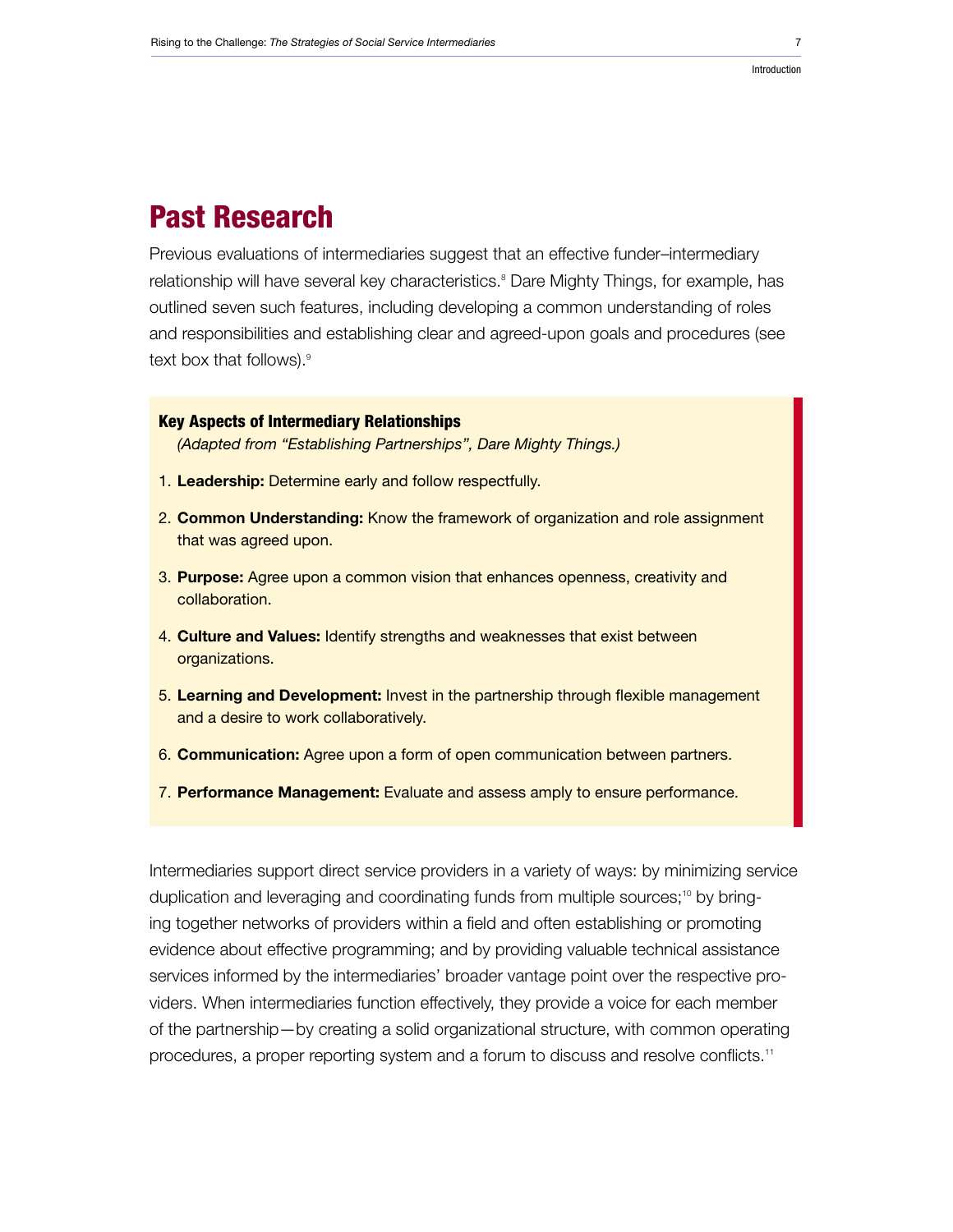#### Introduction

## The Current Study

This paper was funded by the Robert Wood Johnson Foundation as part of the evaluation of the Children's Futures (CF) initiative, which aims to improve the health and well-being of children from birth to age three in Trenton, NJ. Children's Futures, Inc. (CF, Inc.), the organization created to oversee the CF initiative, began its life as a funding agency and later transformed into an intermediary organization that not only provides funding but also brings together relevant parties and offers training and technical assistance. Correspondingly, this report focuses on distilling lessons from CF's experiences and those of other intermediaries, as well as the multiple parties that work with and support them. Further, the report is aimed at illuminating the ways in which intermediaries function and the challenges they face in a rapidly expanding landscape. Using data from interviews conducted with highlevel staff at intermediary organizations across the country, the report identifies common challenges and strategies used to overcome them; it also examines a number of more specific issues that emerge based on the intermediary's scope (e.g., local, statewide or national), a distinction that has not yet been addressed in the literature.

The data for this report come from interviews with 31 lead staff members from 22 social service intermediaries across the United States. The intermediaries included in this study represent a range of fields: after-school and out-of-school-time programming; child health and welfare; parenting and early childhood development; K–12 education; and youth workforce development. We chose the intermediaries based on the following criteria:

- 1. They aim to coordinate services in geographic areas (local intermediaries), at a statewide (statewide intermediaries) or national (national intermediaries) level;
- 2. They focus on issues affecting children or youth; and
- 3. They have been in operation for five or more years.

We then narrowed the field further, selecting intermediaries across the country to ensure geographic diversity. We made sure to include groups that use varying strategies and structures to provide a more complete picture of intermediaries' work. Although the sample is not exhaustive, it offers insight into the varied tactics intermediaries employ at different levels.

From the 22 selected intermediaries, we identified high-level staff involved in either the operation and decision-making processes or the internal evaluation of the intermediary and/or the service providers with which it works. For all but two intermediary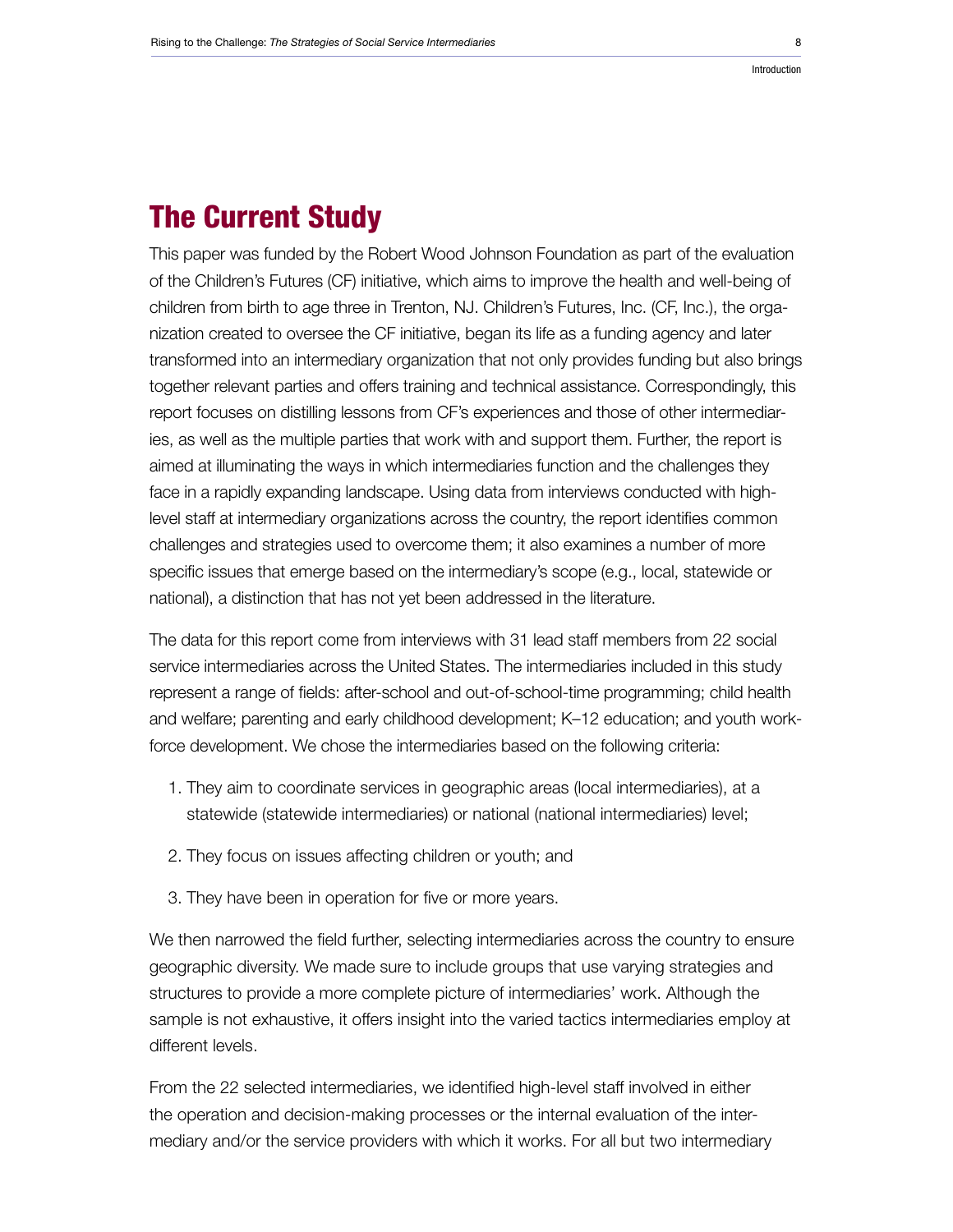organizations, the interview occurred with the CEO, president or executive director. In seven cases, we interviewed an additional staff member, based on his or her coordinating role, to enhance our understanding of the intermediary's work.

Given our other evaluation work of CF, Inc., in Trenton, our most in-depth and detailed knowledge in this report comes from that intermediary—along with its multiple agency partners. Although we do not know if these organizations' experiences are typical, we highlight those points that suggest the potential for broader insight into the nature of intermediaries' work.

The interviews with representatives of the 22 selected intermediaries focused on three primary topics: engaging with communities; assessing and prioritizing social service needs; and measuring the effectiveness of intermediaries and the service-providing organizations with which they work.<sup>12</sup> This report draws on these interviews to outline the ways in which social service intermediaries balance the potentially competing interests of the parties they serve. It describes how the intermediaries lay the groundwork for improving social services and building both internal and field-wide capacity. Based on this understanding, the report makes recommendations for intermediaries and their partners to more successfully meet their challenges.

## Overview of the Intermediaries in the Study

While all intermediaries in this study focus on children and youth, they reported a variety of different operating structures, funding sources and roles. The staff sizes, for example, ranged from 1.5<sup>13</sup> to 60, with a median of 8.5 staff members. Many of those we interviewed indicated that a combination of recent funding cuts and an overall desire to stay "lean" had resulted in staff engaging in multiple roles and the frequent use of consultants

and part-time employees; some organizations had received targeted staffing support (e.g., through AmeriCorps grants) for specific aspects of their operations.

The intermediaries in the study reported budgets

| <b>Intermediaries in the Study</b> |             |                   |
|------------------------------------|-------------|-------------------|
| <b>Staff Size</b>                  | Range       | $1.5 - 60$        |
|                                    | Median      | 8.5               |
| <b>Annual Budget</b>               | Range       | \$0-\$200 million |
|                                    | Median      | \$2.3 million     |
| Reach                              | City/County | 10                |
|                                    | State       | 10                |
|                                    | National    | 2                 |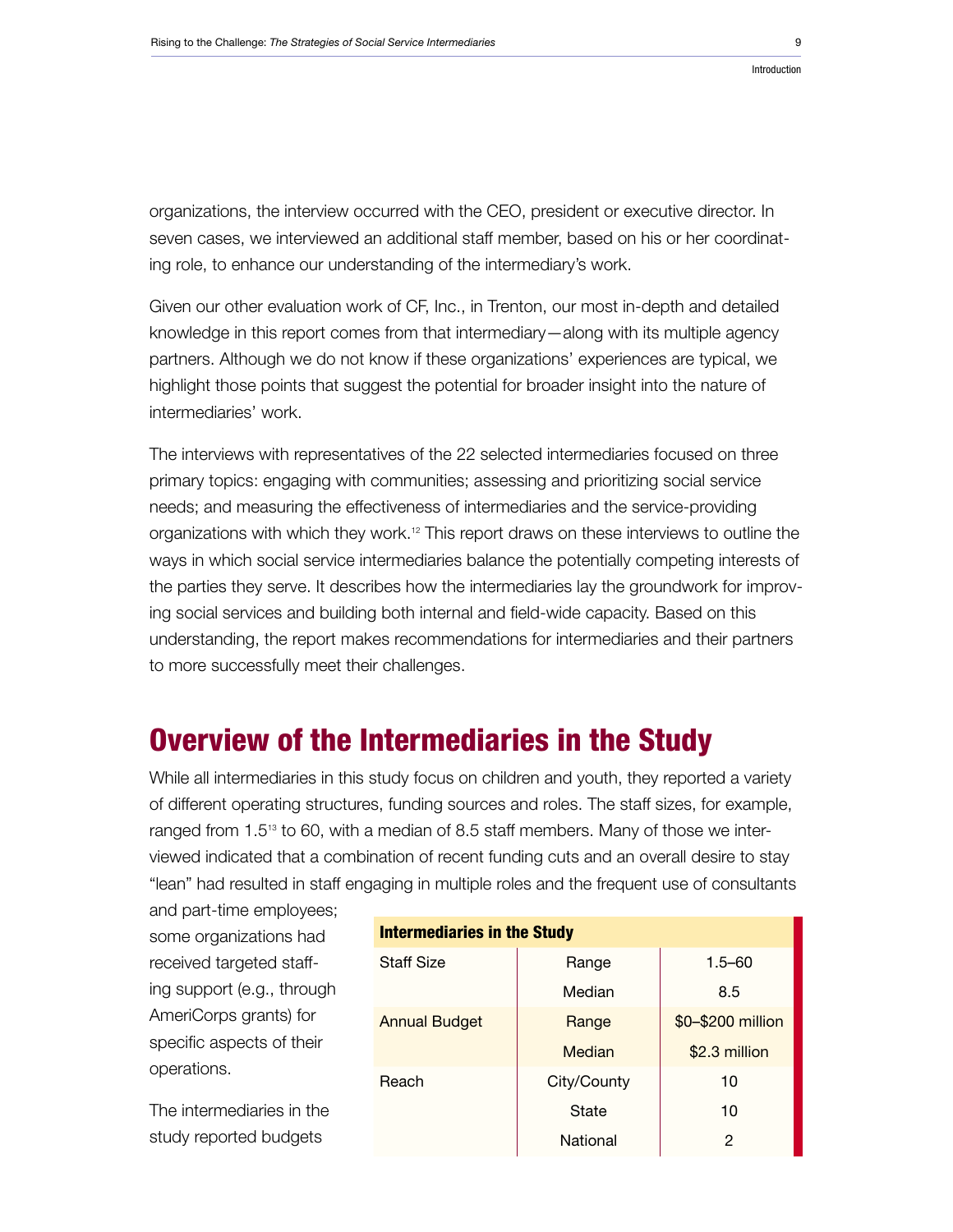ranging from \$0 (in which case all support came from in-kind work from partner organizations) to \$200 million. This funding came from a variety of sources, including local, state and federal grants; private foundations; corporations (direct and in-kind support); individual donations; and direct service and membership fees. Funding cuts or reductions, which will be discussed in more depth later in this report, have been pervasive across the organizations in the study and have forced many intermediaries to reach beyond their traditional funding sources.

At the time of our interviews, 10 of the intermediaries took a city or county perspective, including Children's Futures, Inc.; 10 operated on the state level; and 2 took more of a national perspective (although both of these played a separate intermediary role at the state level). The two nationally focused intermediary organizations also served as intermediaries to other intermediaries—that is, they convened and offered technical assistance to other intermediary organizations.

The specific activities these intermediaries engage in are guided by their focus, mission and position. Some provide funding, some convene other organizations and deliver technical assistance, and others engage in only one or two of these activities. Five of the 22 intermediaries in this study said they do not provide funding, though they do facilitate it in some way (e.g., by helping direct service providers apply for grants; supporting other fundraising efforts, etc.). All 22 intermediaries convene parties for the purpose of collective learning. And all provide technical assistance, though this assistance ranges from informal troubleshooting to very structured training and support.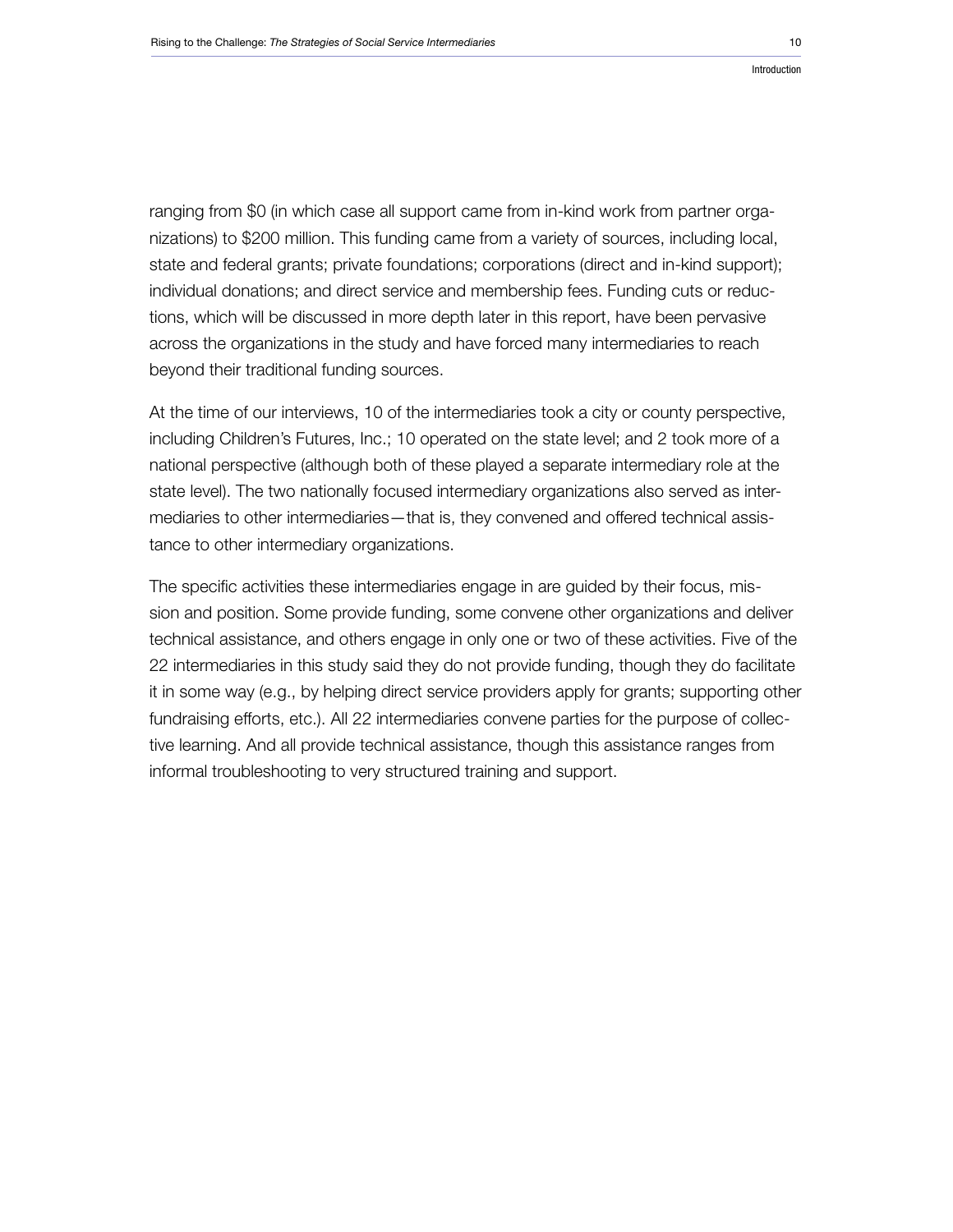# <span id="page-10-0"></span>Intermediaries Face Common Challenges

Because of their position between funders and social service providers, intermediaries face common challenges. In particular, they reported that the space they occupy "between" multiple parties means that goals must constantly be reassessed and reasserted, and that the ability to skillfully negotiate and coordinate varying interests is essential. This work was seen as at the core of the intermediary role. In contrast, other challenges were viewed as more problematic, potentially hindering the ability to function. These challenges included decreased funding, the need to constantly redefine their role and the ability to measure their impact. The following sections explore these challenges, as well as potential solutions, in further detail.

## Common Challenge 1: *Decreased Funding*

The first challenge, discussed by almost all intermediaries in the study, was funding. Despite their rapid growth, intermediaries have been affected by the faltering national economy and resulting budget cuts among government agencies, private foundations and direct service providers. In addition, intermediaries are sometimes perceived as being in competition for funding with their social service–providing partners.<sup>14</sup> Because intermediaries assert themselves as valuable partners that support, enhance and guide the work of social service providers, the perception of competition for funding poses an obvious challenge that must be addressed openly for intermediaries to be effective.

Funding is both the most concrete and the most ubiquitous challenge that intermediaries face. Many intermediaries indicated that cuts in funding across programs are hitting them particularly hard, and they are increasingly cutting staff, reducing or eliminating funding to service providers and decreasing certain outreach efforts. In a 2010 interview, Paul Light of the Robert F. Wagner Graduate School of Public Service at NYU noted that results of the economic downturn include a "hollowing out" of capacity within nonprofit organizations as they struggle to cut expenses, and our interviews suggest that most intermediaries are experiencing just that kind of hollowing out.15 Two important exceptions to this trend have been intermediaries focused on work supported by the economic stimulus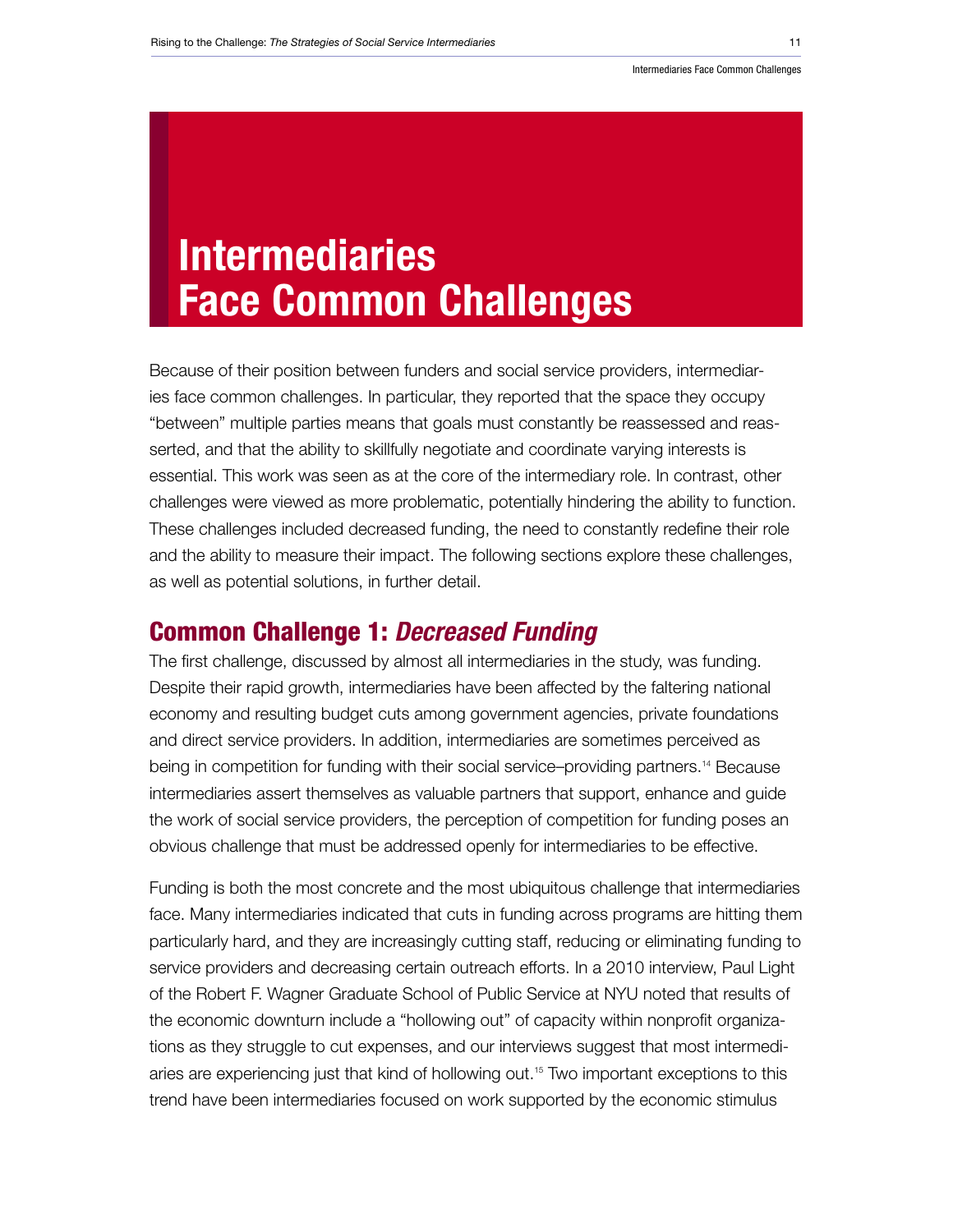package of 2009 and intermediaries engaged in scaling up evidence-based programs across their respective states. While these intermediaries are comparatively flush with resources, their representatives worry that this prosperity may be short-lived.

#### Strategies to Obtain Funding

Although few lead staff members cited funding as an explicit reason they chose to engage in certain areas, all recognized its influence on the direction of their work. Acknowledging that the funding horizon was bleak, intermediaries in the study used a number of strategies to maximize their funding and thus their ability to have an impact. The first strategy was to become more flexible in attempts to secure funding. While all 31 individuals with whom we spoke indicated that they were not "chasing the dollars" and would not try to procure funding that was too much of a "stretch" in terms of focus or ideology, four noted that their mission was crafted as a result of funding opportunities or with particular funding streams in mind, or that it evolved with trends in the field that were connected in some way to funding. An example of this was an interest in science, technology, engineering and math (STEM) among education and after-school/out-of-school-time service providers, because the area had both an acknowledged need and increased resources.

Faced with fundraising challenges, intermediaries were also increasingly mobilizing resources through strategic partnerships. For example, one intermediary connected with local businesses to coordinate a back-to-school fair; two others drew on the interests of students and researchers at a local university to enlist both part-time staff and evaluation resources, including experienced program evaluators; and Children's Futures, Inc., collaborated with local agencies to sponsor in-service training sessions for staff. Such partnerships stretched beyond the usual triad of funder, intermediary and service provider to include other organizations offering in-kind contributions, space, part-time staff and, in a few instances, funds. These alliances also provided visibility to both intermediaries and partners, and—especially when the collaboration occurred between the intermediary and service provider—sent a message that the relationship was not unidirectional and unequal, with all benefits flowing from intermediary to provider. This effect may be especially important for local intermediaries; for Children's Futures, Inc., it established a sense of interdependence and equality among partners, facilitating future collaboration.

Intermediaries also worked to get funders, service providers and the communities they serve to understand their value. Cultivating this understanding has become increasingly important for many intermediaries as they face funding cuts and need families, parents or other members of the public to advocate on their behalf with policymakers. Similarly,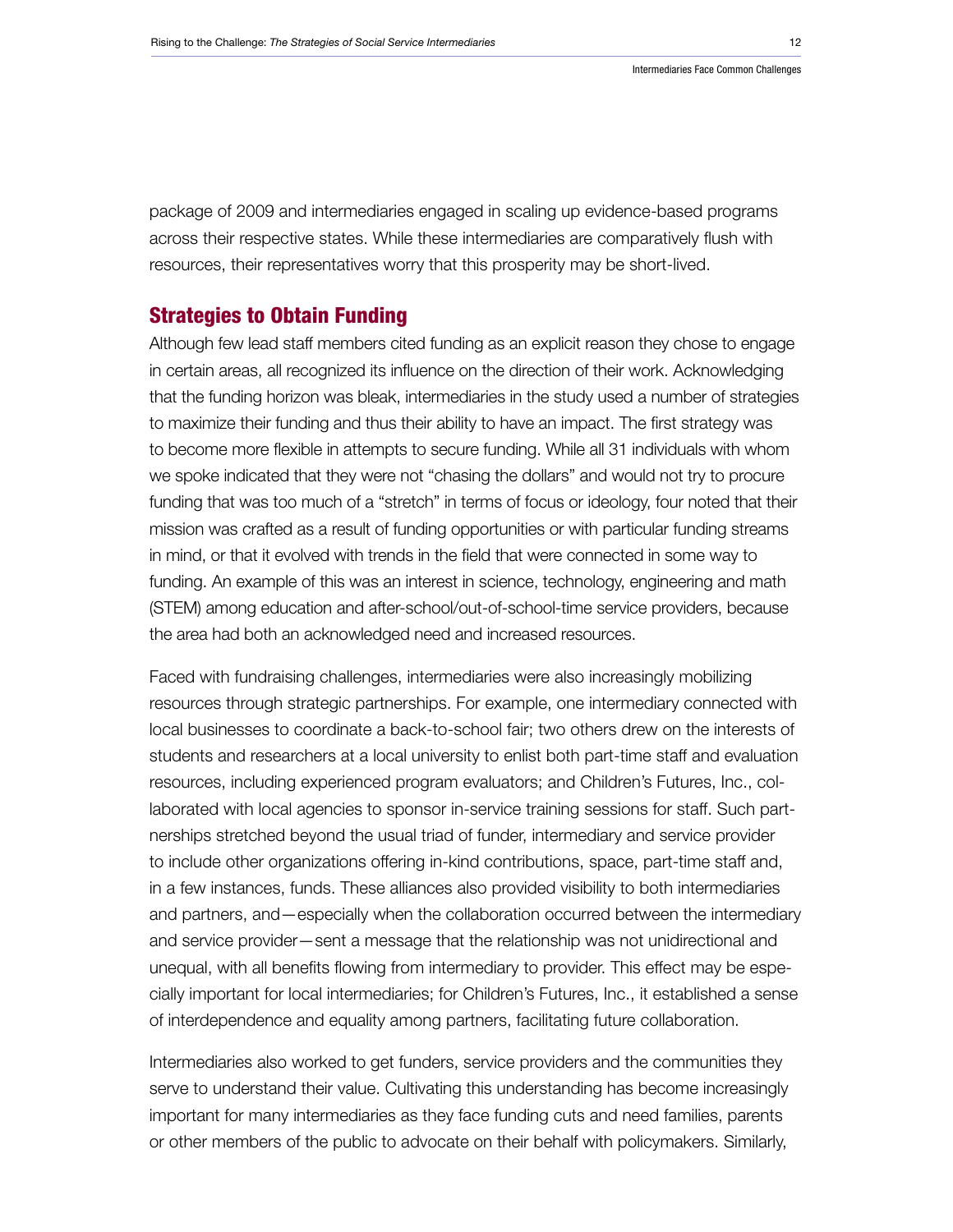several intermediaries indicated that they were mobilizing their current partners (including both private funders and direct service providers) to lobby for maintained or increased resources from state and local governments.

Finally, in addition to these strategies, some intermediaries said they use their training and technical assistance to attract revenue by offering fee-for-service assistance to nonpartner agencies. For example, some charge a consulting fee for nonconnected or nonmember service providers to attend a training that is already being offered to partner agencies.

## Common Challenge 2: *Defining Their Role*

Intermediary staff indicated that among their primary duties was the coordination of all organizations with a vested interest in their targeted program area(s) or specific population(s). Across intermediaries, this role represents both a challenge and a key function, and although different intermediaries address this challenge in different ways, all acknowledged its importance. Intermediaries, as several staff members told us, are in a position to see the "big picture" and thus can determine where organizations have the potential to come together and implement initiatives that are broader than any one organization could handle alone. Yet a lack of alignment between different organizations' stated priorities can make this task difficult, suggesting possible disagreement on the big picture. To address this challenge, intermediaries must "sell" partners on the value of working together and learning from one another. Doing so enables an intermediary to work effectively with its partners and pursue its mission. In a nutshell, prospective partners need to understand what intermediaries do to effectively "use" the services they provide.

Intermediaries take different approaches to defining their role, in part due to the varying ways in which they are created. The intermediaries in this study were created in five different ways: through legislative action; through a community effort; by a funder; by service providers; and by multiple parties that include other intermediaries, service providers and funders. These differing origins mean that while the need to establish value is a common challenge, *for whom* intermediaries have to establish their value may vary depending on which organization(s) saw the need for their existence in the first place. Intermediaries are less likely to have to define their role or "sell" their value to the parties that created them. A strong exception comes when the leadership of these entities changes hands—such as with the election or appointment of new state and local government officials.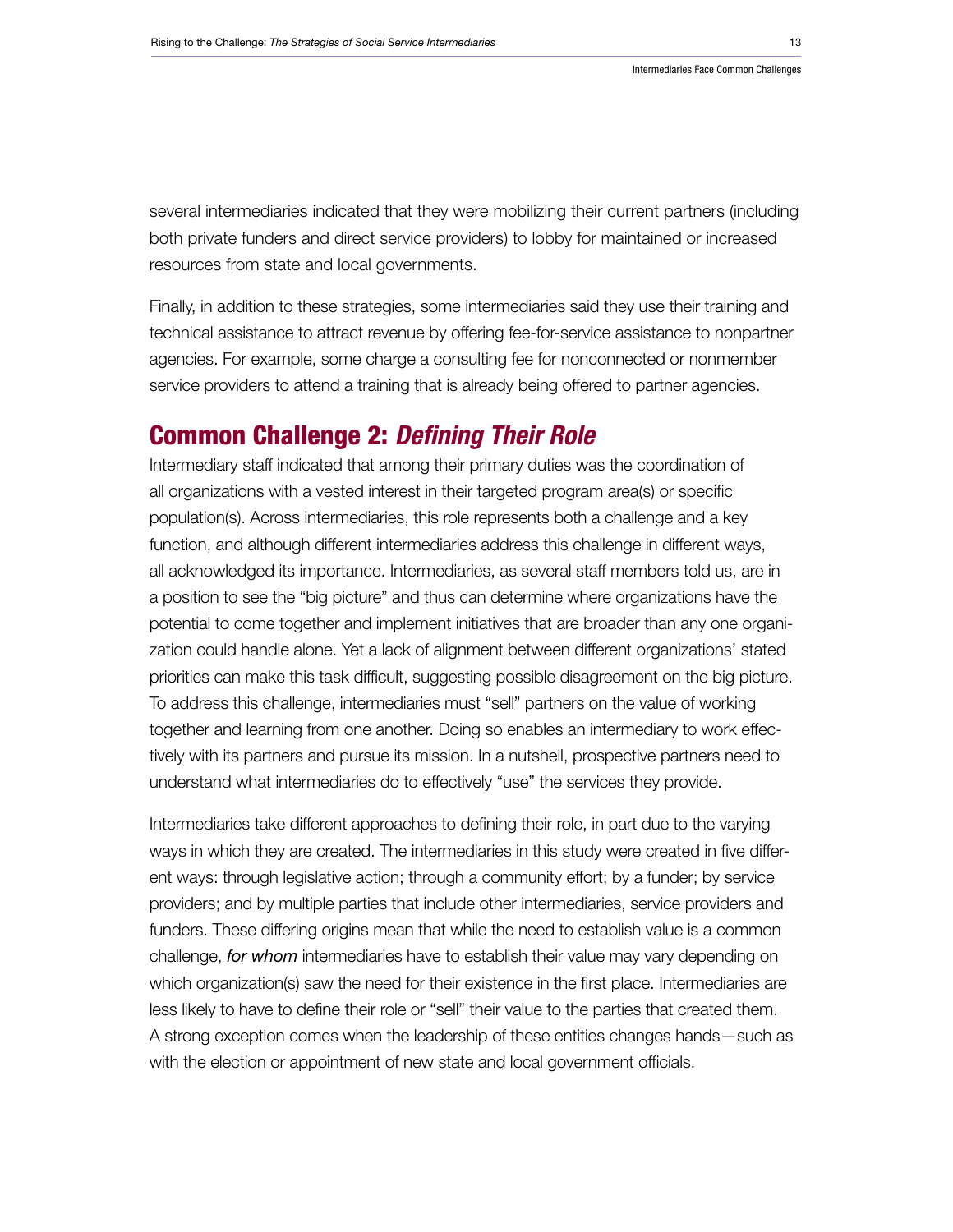#### Strategies to Better Define Their Role

To establish or maintain their value, intermediaries must find ways to continuously identify "key" players and get them in the same room (whether literally or figuratively) to determine common interests, goals and strategies. These players vary based on the intermediary, but in addition to direct service providers, they often include local businesses, state and local government officials, community residents, funders and potential funders, and leaders of other intermediaries. The intermediaries in this study offered a few potentially useful strategies to identify and draw in the key players in a given field and/or community, including inviting them to join the intermediary's board of directors and offering relevant trainings or conferences.

Intermediaries must also work to develop a common language so that all parties understand the terms of the discussion. Doing this requires that they develop shared definitions and goals among organizations serving similar populations or doing complementary work. It also requires that comparable outcomes and related measures be generated, so that everyone understands success in common terms. (For more on this, see P/PV's report, *Using Data in Multi-Agency Collaborations*.) Building and disseminating shared knowledge through such vehicles as websites, webinars and print materials is an important aspect of this work.

### Common Challenge 3: *Measuring Their Impact*

To demonstrate their value—and, often, to maintain funding—intermediaries must measure their impact across a variety of outcomes and types of activities. The intermediaries in our study see the monitoring of benchmarks and frequent assessments as fundamental parts of their role, both to meet funder requirements and to track their own and their partners' accomplishments. They do this in several ways: conducting customer satisfaction surveys; collecting outcomes across a state or specific region; collecting outcomes across different programs; and establishing and measuring progress against benchmarks.

Regardless of the strategy, intermediaries are often several steps removed from the outcomes of service providers with which they work, making it difficult for intermediaries to assess their own impact and complicating efforts to ensure accountability. Because one of their primary functions is to help service providers improve their performance, funders may require intermediaries to demonstrate that their work is leading to better outcomes for the service providers' clientele. Intermediaries that provide funding to their serviceprovider partners can compel them to report data on client outcomes under the terms of the grant, but in situations in which intermediaries are not the funder, they are limited in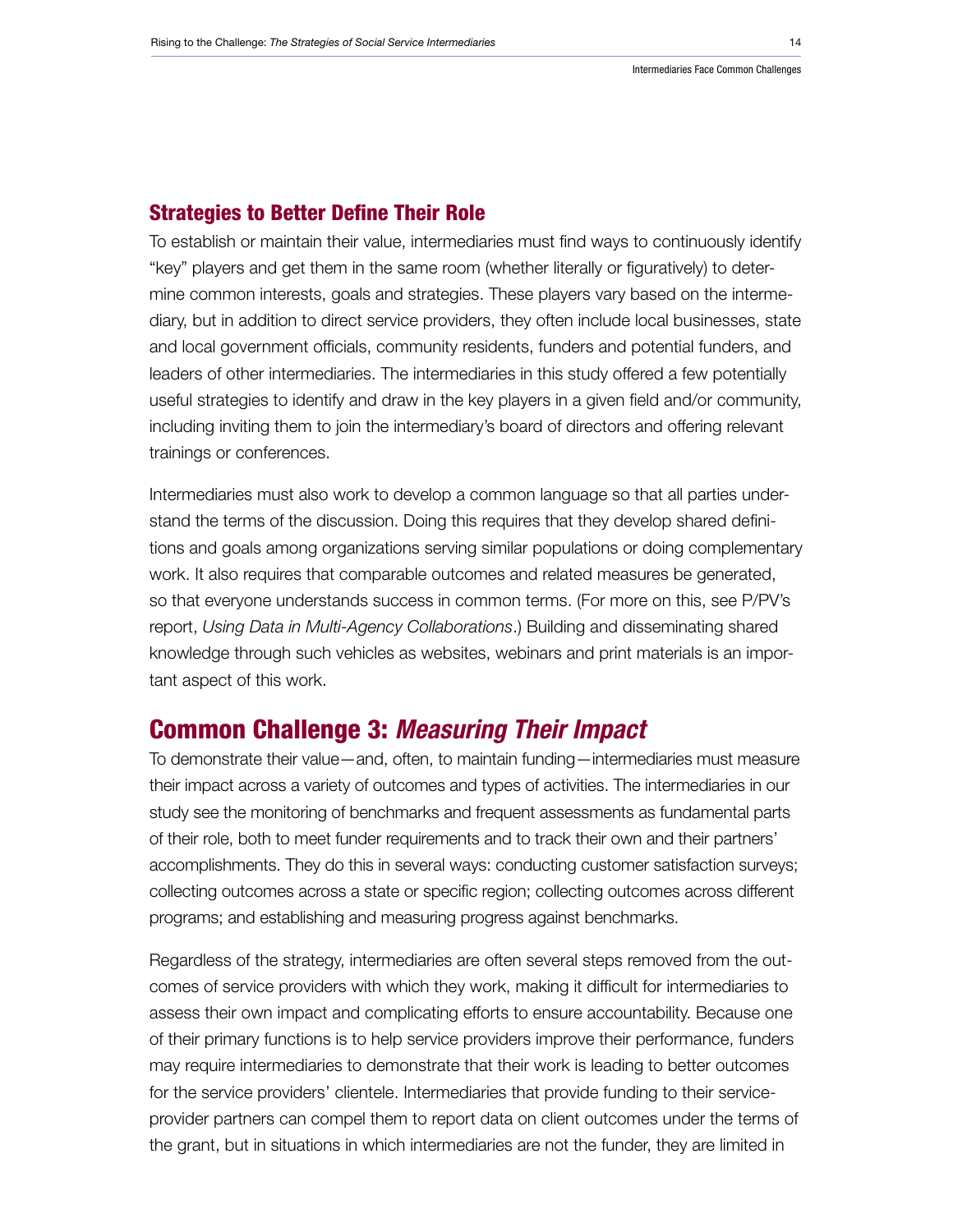their ability to impose data collection and evaluation requirements. As a result, intermediaries often use whatever outcomes service providers must report to their funders as measures of the intermediary's impact.

In truth, hard data on intermediaries' effectiveness is difficult to come by, particularly if the intermediaries have ambitious, broad-scale goals, such as improving youth outcomes across an entire community or state, or bringing about particular policy changes. The most rigorous methods of evaluating impact—experimental designs—are largely unavailable to intermediaries for practical reasons (e.g., it might require randomly assigning intermediaries to locales or states). As one respondent indicated, intermediaries often use far less robust measures akin to "customer satisfaction" ratings—that is, formal or informal surveys that gather information about how various stakeholders perceive the intermediary's effectiveness, including surveys of its staff, the staff of the agencies it serves or members of the larger community.

State or national intermediaries may use common measures drawing on comprehensive statewide systems that serve all or very nearly all of a particular type of provider in a state, such as information collected for a specific home-visiting program. These intermediaries use the aggregate outcomes of these providers and changes in outcomes across these providers as evidence of their impact. Similarly, local intermediaries may have data on outcomes collected across local organizations. One of the major challenges associated with these two strategies, and not fully recognized by our interviewees, is that such systems usually collect information only on active clients. If clients leave programs before completing the full program cycle (a common occurrence), programs rarely track what happens to those clients.

#### Strategies to Measure Their Impact

Although the intermediaries in the study use a range of strategies to assess their impact, few would assert that they have fully satisfactory measures. All the intermediaries we spoke with maintain, at minimum, a basic data management system that has varying levels of detail about their activities, the population of service providers or other organizations they have served, and any feedback provided on their services. They also maintain records related to the goals and outcomes established by their funders.

In addition, intermediaries may collect information about the clients served by their partner organizations. Several intermediaries have worked with providers to develop or improve data systems that allow providers to track their outcomes and assess their strengths and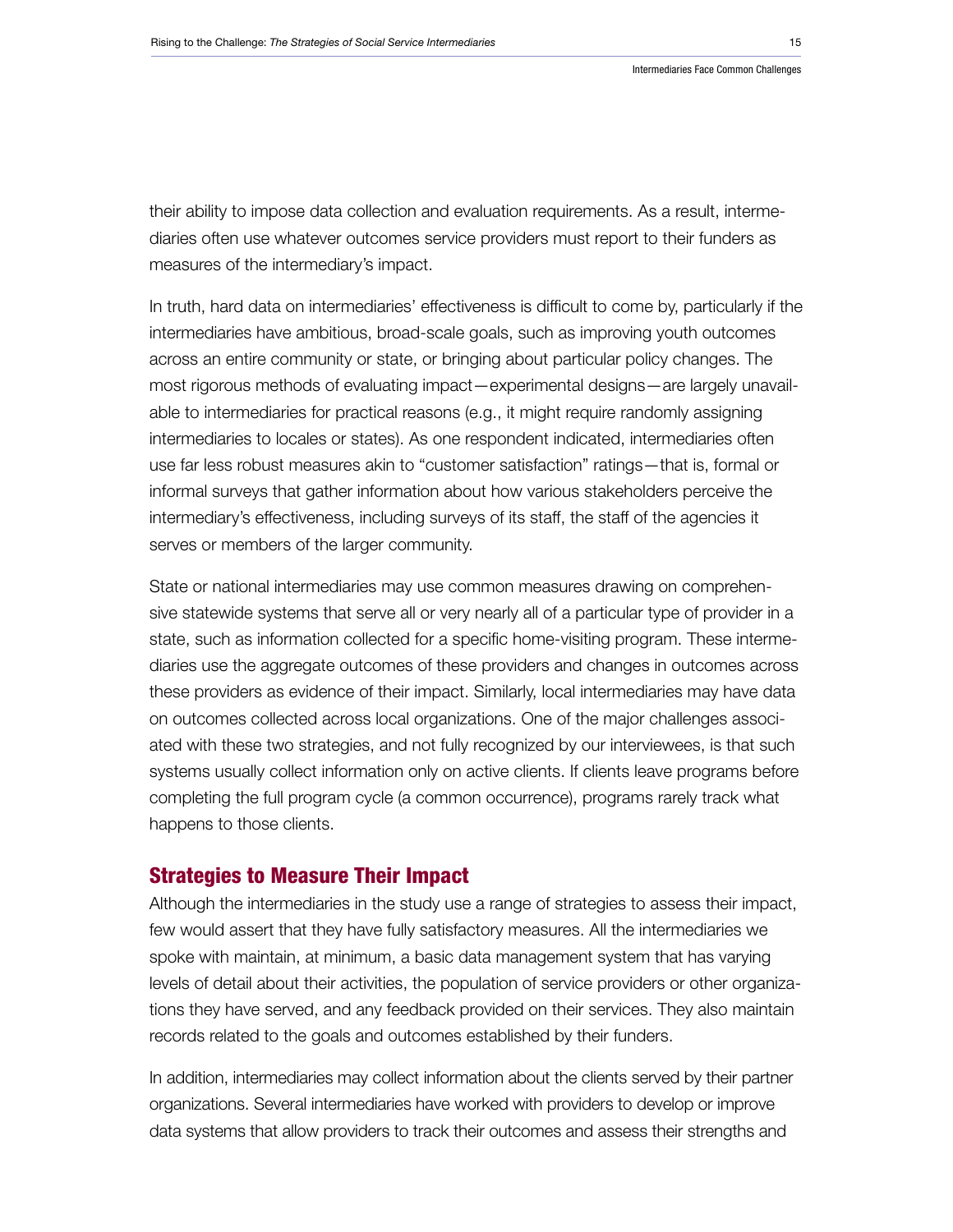weaknesses. The ways in which they do so vary. Intermediaries may develop common indicators for which providers report aggregated information about their clients. Less often, they develop or use shared databases that collect common indicators, and the intermediary analyzes the information within the system. These systems may exist for external reporting alone or for both external reporting and internal management.

In addition to these approaches, some intermediaries enlist outside evaluators to assess their work (usually in response to specific funder requirements). Others draw from the larger outcomes they see at a community level (e.g., improvements in education or reductions in violence) or statewide level (e.g., policy changes, newly established networks or new funding streams), under the assumption that their role contributed to the successful outcomes. However, measuring community-level change is risky. Many steps exist between the intermediary's actions and the community members' outcomes, and the intermediary may be unable to accurately detect its influence on the outcomes of individuals served by the organizations with which it works. If community-level outcomes are used to assess change, then extensive work must be completed up front to ensure that resources, planned activities and expected outcomes align closely. Two intermediaries in the study acknowledged their uncertainty as to whether they were successful, due to the difficulty in measuring "success."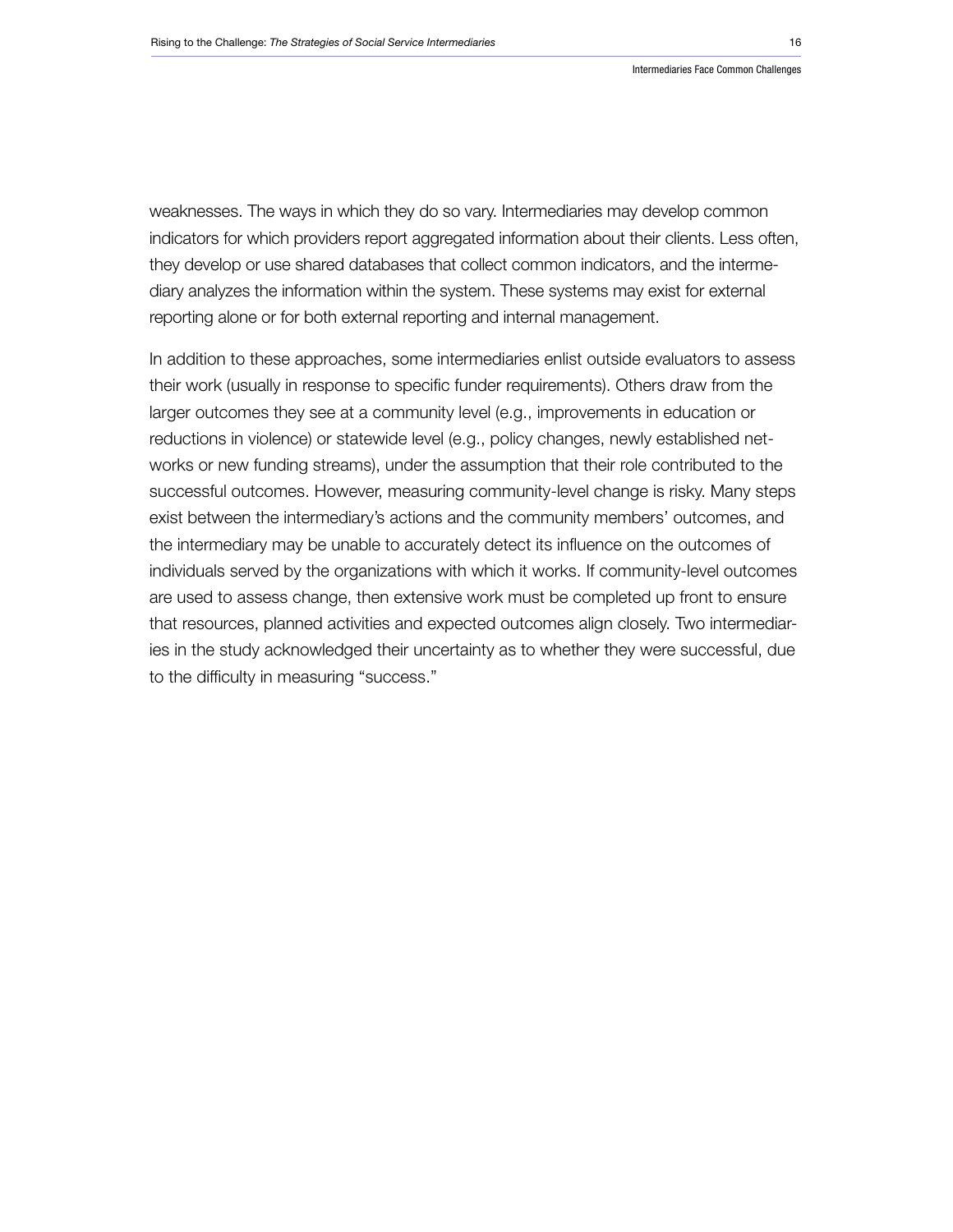# <span id="page-16-0"></span>Working at Different Levels: Specific Challenges and Strategies

While all the intermediary organizations we interviewed faced challenges, it was clear that certain challenges were linked with whether the intermediary worked at the local, statewide or national level. In response to these distinct challenges, intermediaries can deploy different strategies depending on their level of operation. Because the intermediaries in our study operate mostly at the local or state level, this report offers more insight into their challenges and strategies than it does into those experienced by national-level intermediaries.

### The Local Level

At the local level, which includes both city- and county-wide organizations, intermediaries face both the advantages and disadvantages of having greater knowledge and direct contact with their stakeholders, including providers, politicians and the larger community.

#### Local Challenge—*Limited Number and Capacity of Providers*

Interviewees from local intermediaries in our study indicated that they are sometimes challenged by the limited number and capacity of providers available for collaboration; the struggle to get providers and the community to connect with larger trends in the field; and high staff turnover in the organizations they work with. While situations vary depending on city size and availability of funding, most cities and counties have a limited number of providers. Intermediaries at this level sometimes have to work with all the providers in a given area, meaning they have partners with varying capacities to implement programs and serve the community.

#### Strategies to Increase Provider Capacity

Local intermediaries employ a number of strategies to compensate for limited local capacity and enhance providers' expertise. The first seeks to forge "one-on-one" connections. Intermediaries work to build relationships and focus on getting to know and connect with staff in agencies and the broader community. They also work to build relationships *across* direct service providers so they can learn from one another. This approach not only uses existing local expertise to increase capacity, it enhances the spirit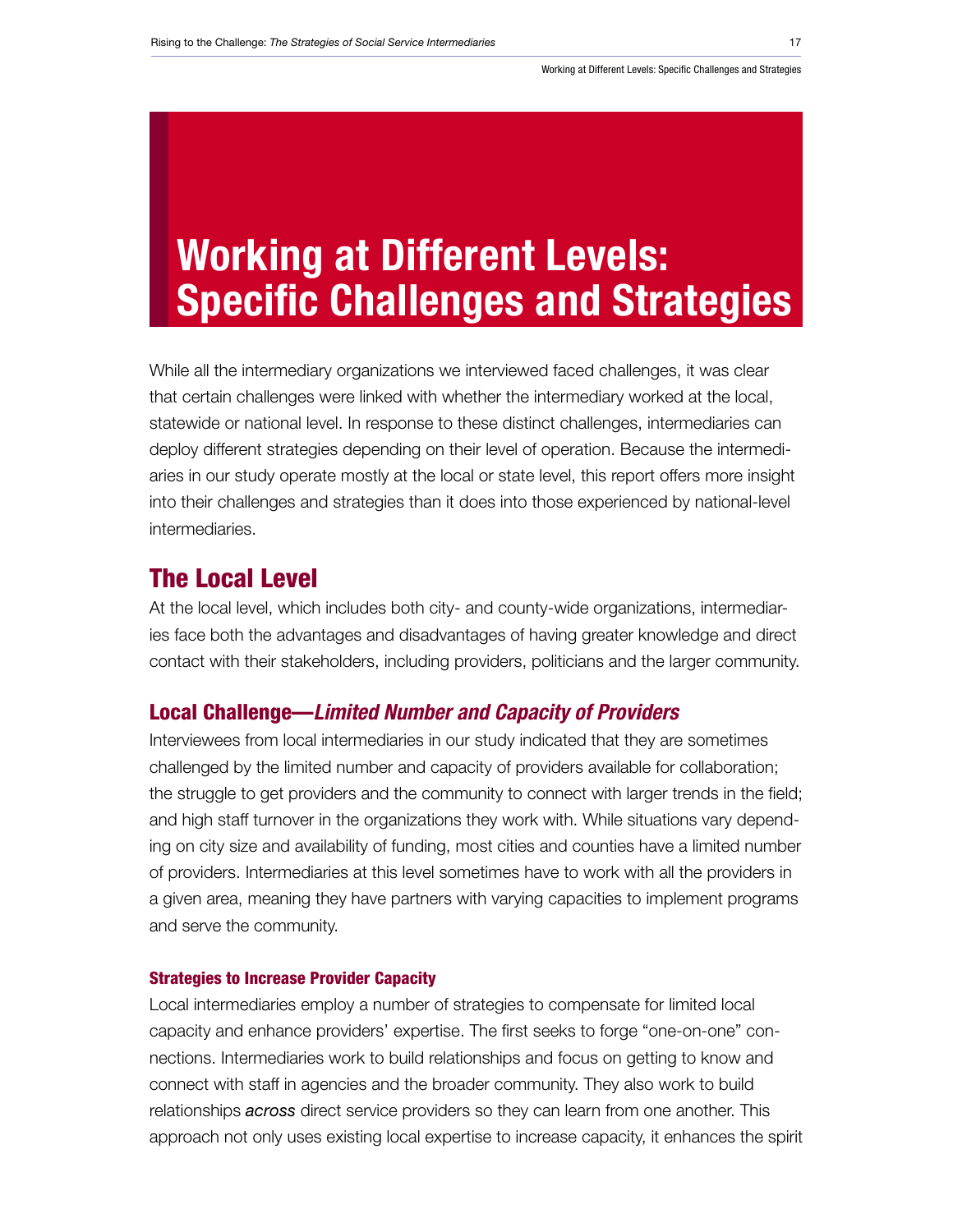of collaboration and strengthens networks among agencies, which ultimately supports the intermediary's work. A number of interagency relationships in Trenton were catalyzed and developed by the work that Children's Futures, Inc., did in the city.

Some intermediaries adopt a report card process, in which they work together with providers to establish benchmarks and interim goals, and then offer regular feedback about agencies' progress toward those goals. Intermediaries in our study indicated that requiring interim progress reports allows them to help providers make small steps toward improving their programming.

#### Local Challenge—*Connecting to Larger Trends and Policies*

At the local level, intermediaries face the challenge of connecting direct service providers to the larger field in which their service falls. Due to time and funding limitations, as well as frequent policy changes and new programming trends, it can be difficult for intermediaries to help providers keep up and see the potential value of implementing particular practices or programs. In addition, intermediaries in our study indicated that direct service providers often feel powerless and unable to effect larger change within a field or influence funding or public policy decisions.

#### Strategies to Connect to Larger Trends

To meet the challenge of connecting to larger efforts at the state and national level, local intermediaries employ a number of strategies. Depending on their funding, they may encourage and pay for service providers and other staff to attend state or national conferences, engage in networking on a state or national level, or participate in relevant webinars. Staff from Children's Futures, Inc., greatly appreciated these efforts. Another strategy is implemented at the administrative level, in which intermediaries connect administrative benchmarks to larger youth data and outcomes to see where individual providers fit (i.e., comparing providers' outcomes against particular benchmarks, as well as larger trends). Finally, when possible, intermediaries link service providers to their local political representatives—in particular, the mayor's office and school district administration—to provide time and opportunities for these entities to develop direct relationships.

#### Local Challenge—*Staff Turnover*

Intermediaries in this study reported high turnover for staff in the direct service organizations in their fields. At the local level, where an intermediary's primary role is to help build the capacity of these direct service organizations and to bring together their staff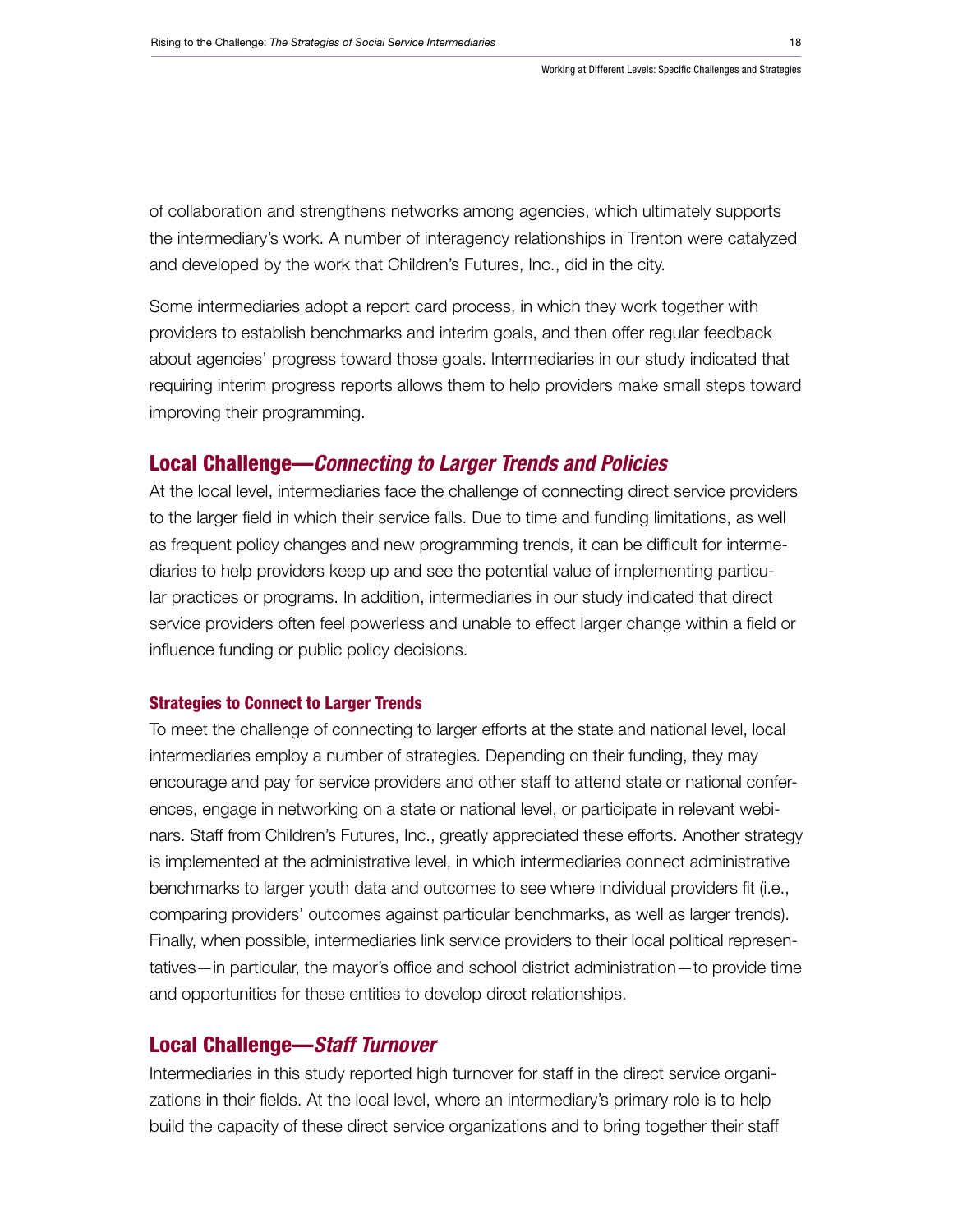for training, technical assistance and peer learning, turnover complicates the process of establishing long-term knowledge and relationships. Trainings and workshops often build individual capacity, which then leaves when the individual moves to another organization. Yet it is important to acknowledge that staff may move to positions in other agencies served by the intermediary, which happened in a number of cases in Trenton. Such transfers ranged from executives to direct providers—which meant that the capacity remained in the network, even if a given agency lost a valuable employee.

#### Strategies to Train New Staff and Reduce Turnover

Larger capacity-building initiatives span organizations and become ingrained in the community of providers served by the intermediary and beyond. To do this, the local intermediaries in our study reported building linked networks of providers and generating accessible stores of knowledge, such as websites, training manuals and other systems for organizing documents that last beyond the tenure of individual staff. One local intermediary, acknowledging the difficulty posed by turnover, offered a slightly different solution: providing incentives for staying in a position, including training opportunities and stipends for staff who stay in their roles for a year or more.

## The State Level

Intermediaries that operate at the state level are often charged, either explicitly or implicitly, with the task of spreading successful models across an entire state. Closely related to this role, they often work to influence state policy in their field. They also serve both individual communities and the broader state and, as such, must figure out ways to link these two appropriately.

#### Statewide Challenge—*Scaling Up and Policy Impact*

In this study, four of the ten statewide intermediaries focused explicitly on scaling up one or more evidence-based program and extending its reach across the state. This effort included training and support for program implementation. Along similar lines, but less explicitly focused on a specific evidence-based program, the remaining six statewide intermediaries gathered and analyzed data to both create and extend successful programming, identifying the programs that seemed most successful and expanding their reach into additional communities. Further, all ten focused on establishing some kind of legislative influence and/or lobbying, largely as a way to generate resources for their field.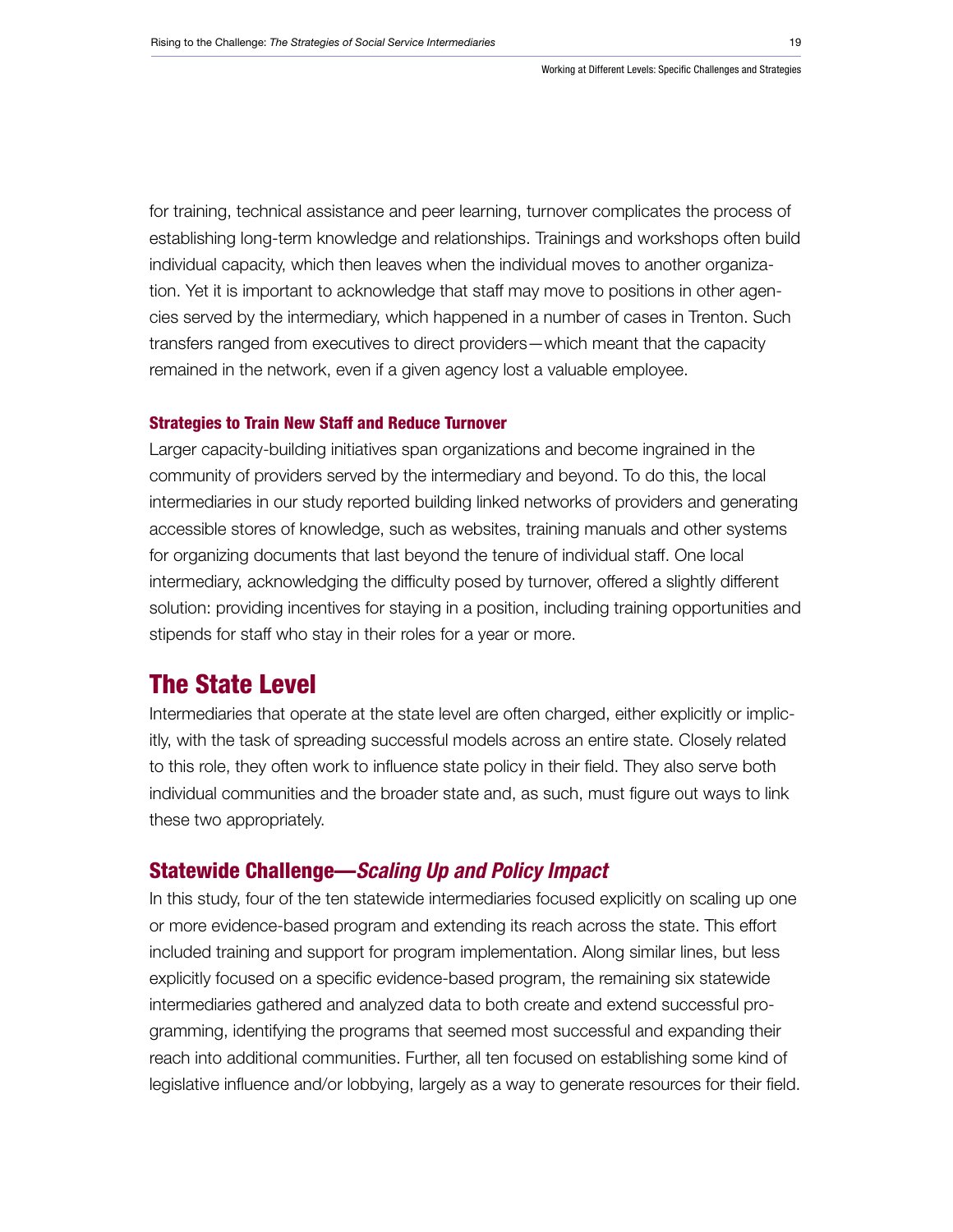#### Strategies to Scale Up

In attempting to scale up evidence-based programming, statewide intermediaries faced a number of challenges, including the limited capacity of potential providers to implement and monitor evidence-based programs. To combat these challenges, intermediaries tried a number of strategies. One involved maintaining a group of staff with extensive community connections and partnerships. These staff were familiar with both the programs and implementation contexts, as well as the intermediary's big-picture efforts; as a result they were able to offer programmatic troubleshooting to the providers, while also conveying a sense of the successes and challenges of program implementation to the intermediary. Another strategy was to give extensive technical assistance before, during and after launching an evidence-based program. Intermediaries also created opportunities for cross-organization training, with stronger organizations helping weaker ones. Finally, intermediaries utilized other sources of assistance, such as websites and relevant literature, to help providers when they could not offer targeted technical assistance or when they saw that similar issues had arisen frequently across providers. As indicated by one of the staff respondents, these initiatives then generated something greater than the sum of their parts, with capacity-building efforts identifying and helping address broader areas in which the field lacked knowledge.

#### Statewide Challenge—*Connecting to the Field and the Community*

Statewide intermediaries face the challenge of maintaining a hand in both the national arena and the specific communities across the state where their service-provider partners operate. This is particularly challenging because the organizations working at the national, state and local levels are themselves often quite disconnected from one another and are consumed with their everyday functions. Therefore, it often falls to the intermediary to be the primary link between organizations and to demonstrate the value of making such connections.

#### Strategies to Connect to the Field and Local Community

More than half of the statewide intermediaries in the study expressed pride in their knowledge of or contributions to the larger fields in which they were involved. They acknowledged that trends in their field influenced what activities they wanted to undertake. For some, "trends" referred to whatever areas were receiving growing funding, with resources acting as a signal that this was an important or soon-to-be-important topic.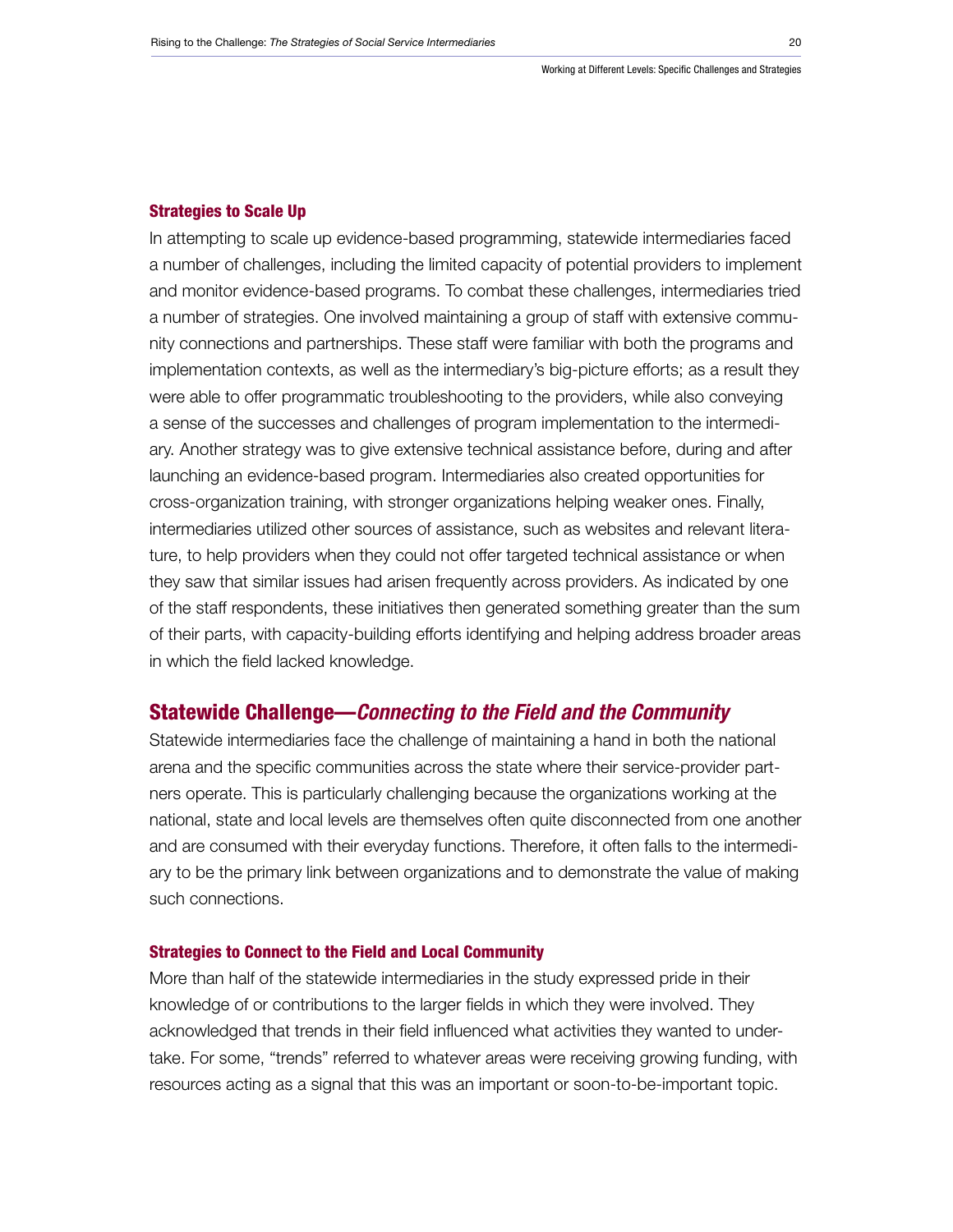Others relied more heavily on research, including some that they generated themselves. They used this research to understand the larger field and connect it to both their immediate experience and that of the communities in which they were operating.

To connect with these local communities, intermediaries administered surveys, held meetings and used provider feedback to gauge the pulse of the community as well as identify unmet needs and desired services. In some cases, intermediary staff talked directly to the beneficiaries of the direct service providers to assess their needs and wants. Then they used their understanding of the field to respond to these needs.

## The National Level

At the national level, intermediaries take a "bird's eye" view and connect to other intermediaries operating at the state and local levels, as well as to funders, policymakers and researchers. National intermediaries are charged not only with helping generate innovative ideas but also with disseminating them, while trying to avoid spreading themselves too thin.

### National Challenge—*Spreading Innovative Ideas*

Although intermediaries at all levels seek to facilitate innovation—indeed, this is part of their reason for being—national intermediaries have the additional responsibility of furthering the reach of innovative ideas. Both of the national intermediaries in this study brought together other intermediaries (in addition to other partners), which offered many opportunities to generate and explore ideas. But helping disseminate and ultimately institutionalize innovative ideas proved more challenging.

#### Strategies to Spread Innovative Ideas

To spread innovation, national intermediaries have to communicate effectively with different audiences, including funders, providers, researchers, government officials, other intermediaries and the public. National intermediaries used a variety of formats to achieve this goal, such as research briefs, service models, technical assistance guides and webinars. They also used their role as conveners to address groups, including local and state intermediaries, which in turn could help spread ideas to their funding partners and direct service providers.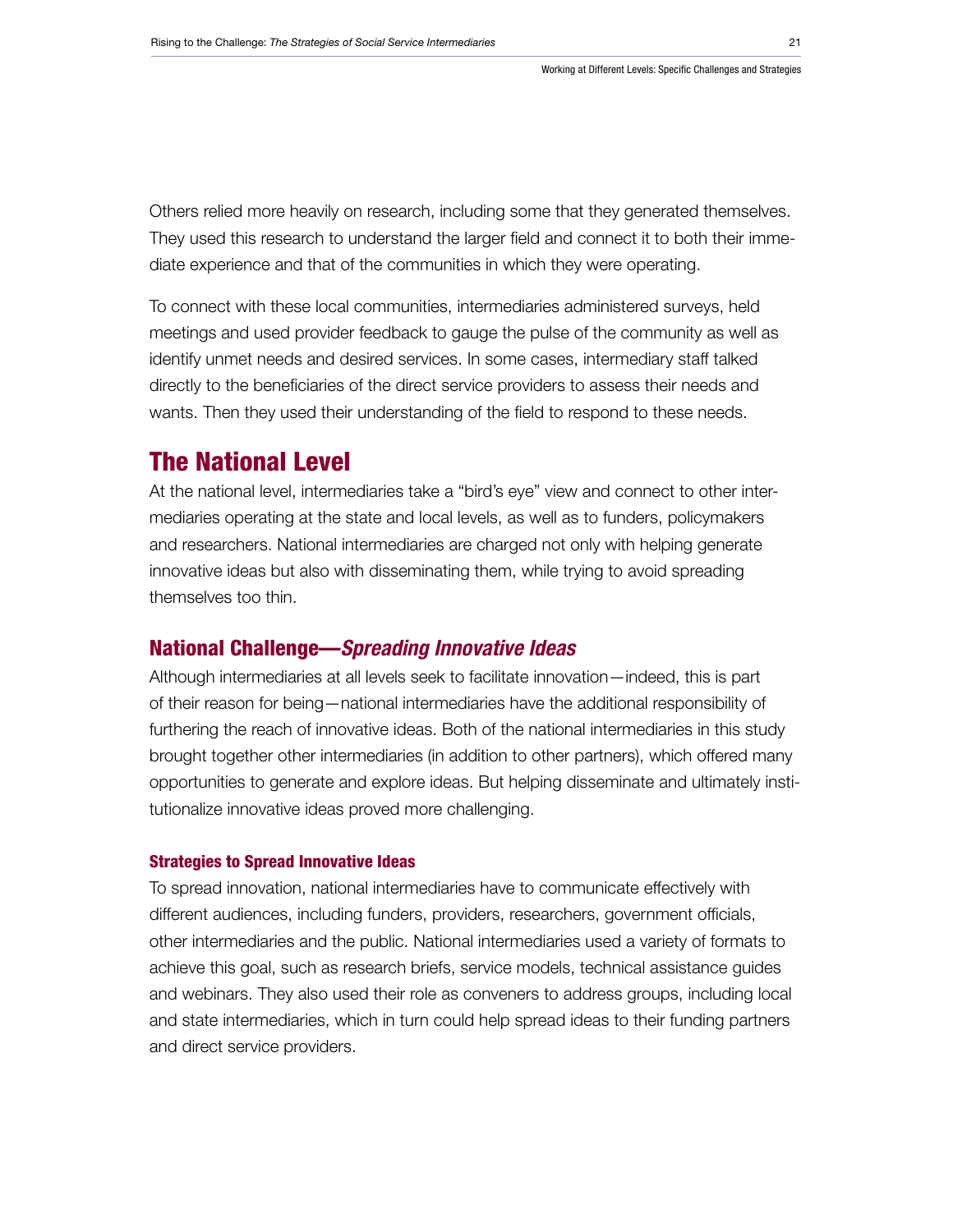#### National Challenge—*Maintaining Focus*

The national intermediaries in the study also discussed the hazard of overextending themselves. One staff member made several references to the difficulty of not spreading their organizational resources (i.e., staff) too thin by being involved in every related or peripherally related project and innovation.

#### Strategies to Maintain Focus

The intermediaries in our study made clear that secure funding was vital to staying focused. To this end, intermediaries engaged in fee-for-service activities, which (due to a fairly constant need in the field) was successful at generating steady revenue. This option is primarily available to national organizations that have a large client base. Intermediaries also tried to secure multiyear funding that was linked to larger initiatives and was thus more likely to be stable. Another way to maintain depth was to engage partners with similar interests or goals but potentially different strengths; this allowed national intermediaries to explore many facets of one issue while sustaining their core area of expertise.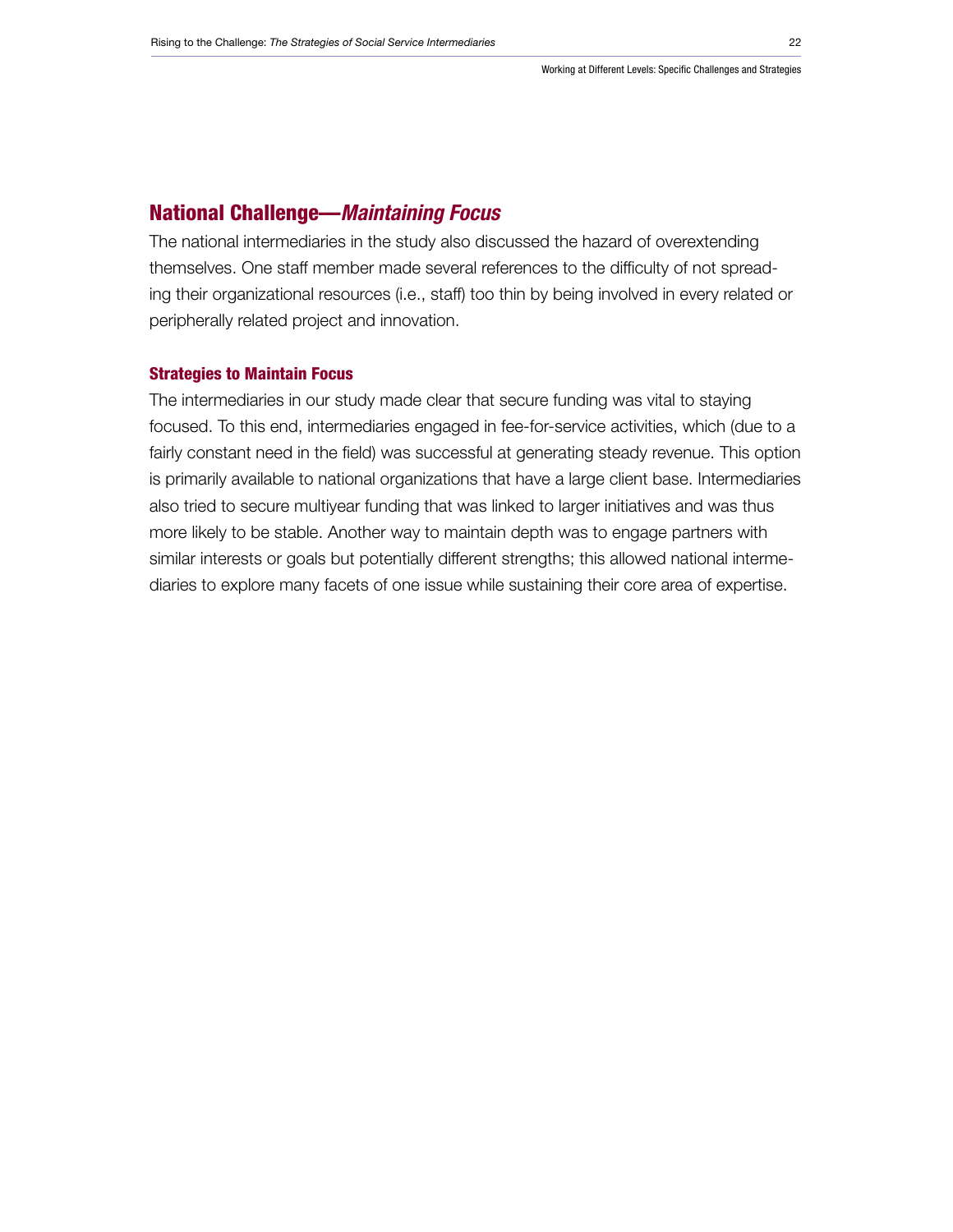# <span id="page-22-0"></span>Key Lessons and Recommendations

Many factors are beyond the control or influence of intermediaries, and even intermediaries that achieve success may not be able to counteract funding cuts or completely avoid the other challenges described here. Yet an understanding of these challenges and how some intermediaries are addressing them suggests a few key lessons for both intermediaries and their funders and partners.

## Coordination and Communication Among Intermediaries

Intermediaries at all levels are experiencing similar or complementary challenges. Developing intentional relationships with one another would allow intermediaries to address these challenges more effectively. A number of efforts are underway to coordinate intermediaries working at the same level and in the same field (e.g., cross-state networking by after-school intermediaries). Such coordination has allowed these intermediaries to learn from one another and set broader agendas than any individual intermediary could address. It also provides a support system for the intermediaries that participate in these networks. Thus far, however, efforts to connect national, state and local intermediaries working on the same issues have been limited. Fostering such connections would be beneficial for intermediaries at all levels—for example, allowing national and statewide intermediaries a direct link to local practice, while offering local intermediaries easier access to research and trends in their field.

## Promising Practices

Currently, intermediary practice is developed through trial and error of individual intermediaries, which is a realistic approach for a newly developing field. However, the growth of intermediaries and the increasing need to demonstrate that scarce resources are being spent wisely suggests that the trial-and-error period will need to be replaced by approaches that have documented evidence of success, even if the evidence does not meet the highest standards of rigor. Intermediaries' work is challenging, and evaluations could be helpful in identifying "promising practices" that could then be adopted more broadly. In addition, knowledge gained through efforts to coordinate intermediaries' work (discussed earlier) may be useful for developing promising practices.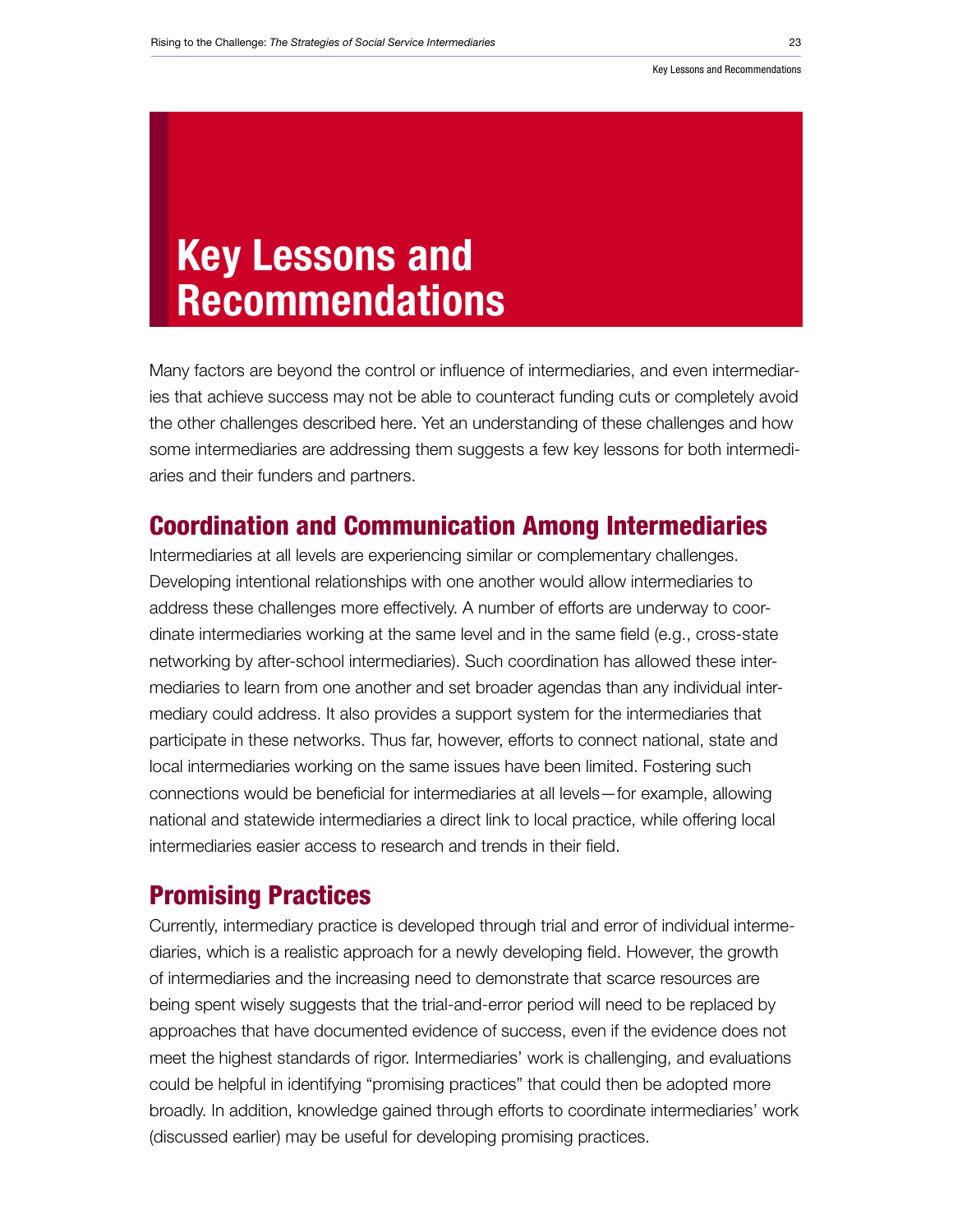## Outside Strategic Partnerships

By definition, intermediaries facilitate partnerships and relationships between funders and service providers. This frequently involves bringing additional partners, such as other nonprofits, government officials, businesses or community members, to the table. Intermediaries need to work more explicitly to foster strategic partnerships with these outside entities. Creative partnerships, including those developed through larger-scale events or lobbying with "competing" intermediaries, offer the possibility of:

- Enhancing credibility for all partners by creating a more extensive and varied network;
- Combating potential funding and staffing loss by tapping into the partners' financial and in-kind resources;
- Extending awareness of both the issues addressed by the intermediary and its immediate triad, as well as the intermediary's direct work; and
- Offering outside partners the opportunity to have a role in the larger conversation about serving community needs.

There has been an increase in larger-scale funding opportunities that work across program areas—such as Promise Neighborhoods through the Department of Education and Choice Neighborhoods and Hope VI through the Department of Housing and Urban Development. Partnerships that extend beyond the triad would allow for both more competitive proposals for such funding, as well as better use of these resources. In addition, intermediaries would be well served to encourage and facilitate similar partnerships for their direct service providers, both to strengthen the larger network and to help providers address any funding and other relevant challenges they may be facing.

## Research-Based Trends

Although some intermediaries worry about not being true to their mission when following topical trends, all intermediaries could benefit from understanding current research to enhance their operations, maintain funding and spread more effective practices. Understanding the latest findings on program effectiveness and incorporating evidencebased or evidence-informed programming are central to tapping many funding streams.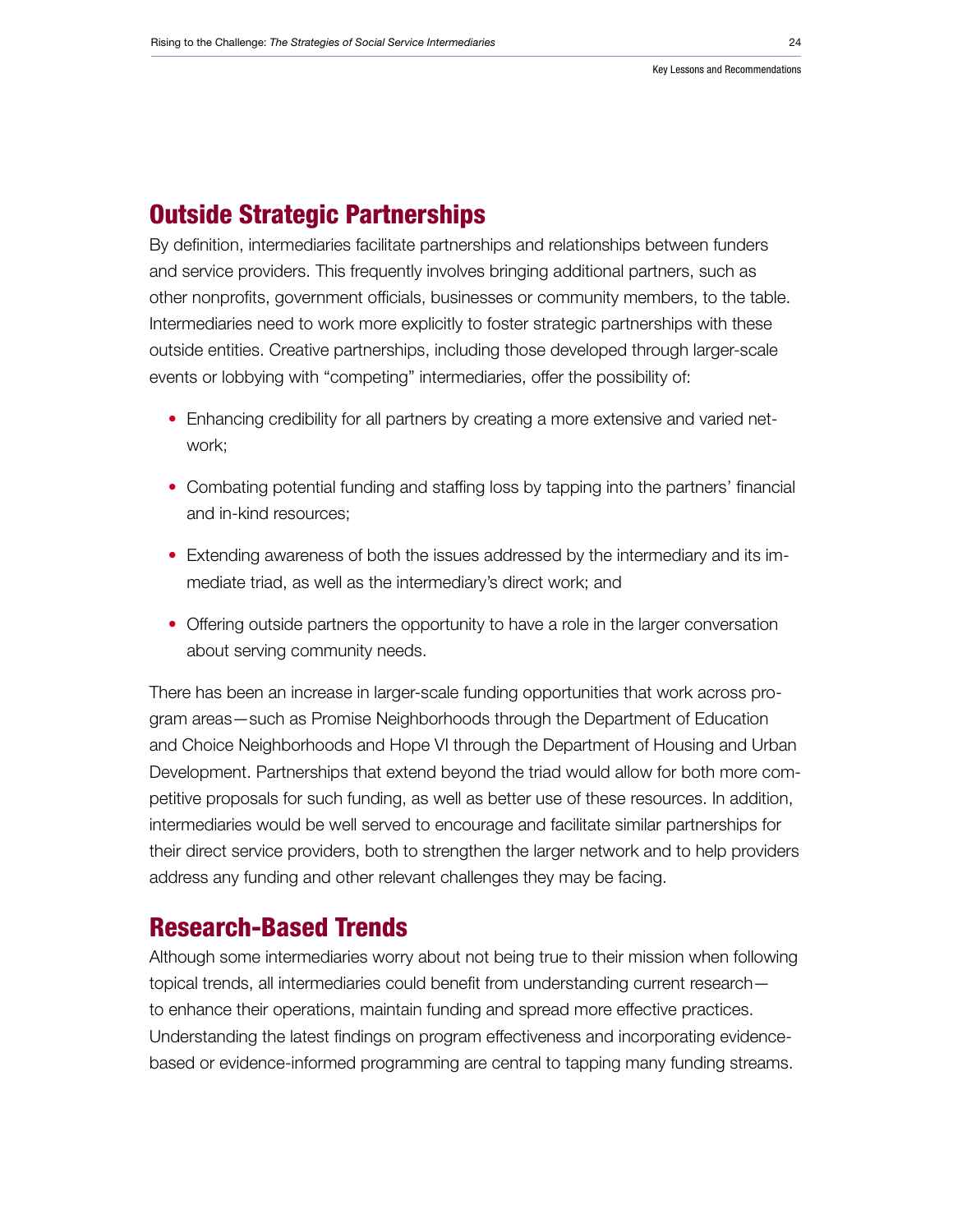Where they haven't already done so, intermediaries should:

- Determine the evidence base of the program models they are helping direct service providers to implement;
- Ensure their own practice is rooted in research-based methods; and
- Determine the feasibility and usefulness of scaling up programs and practices with this evidence.

This recommendation points to the value of a continued connection to the larger field and the creation of research institutes and clearinghouses that can review program models for their effectiveness.

## Core Operating Funds

Funding for intermediaries—especially in a tough economy—is challenging because many of their core functions are not easily supported through traditional social services' funding mechanisms. Intermediaries' efforts facilitate the work of other organizations. Some national intermediaries are membership organizations and spread their costs across a large number of organizations, but this is not an option for all national intermediaries, nor is it very feasible for local and state intermediaries. Funding models that can support local, state and national intermediaries' core functions need to be developed.

## Collecting and Using Data for Performance Management and Evaluation

The need for intermediaries to evaluate their programs, functions and outcomes early in their organizational life and as often as financially feasible cannot be overstated. Welldesigned evaluations at two levels—both program level and intermediary level—will enable intermediaries to:

- Measure their impact;
- Strengthen and improve their programs and offerings;
- Increase their access to and likelihood of receiving and maintaining funding;
- Streamline activities and reduce operational costs; and
- Identify successful operational strategies.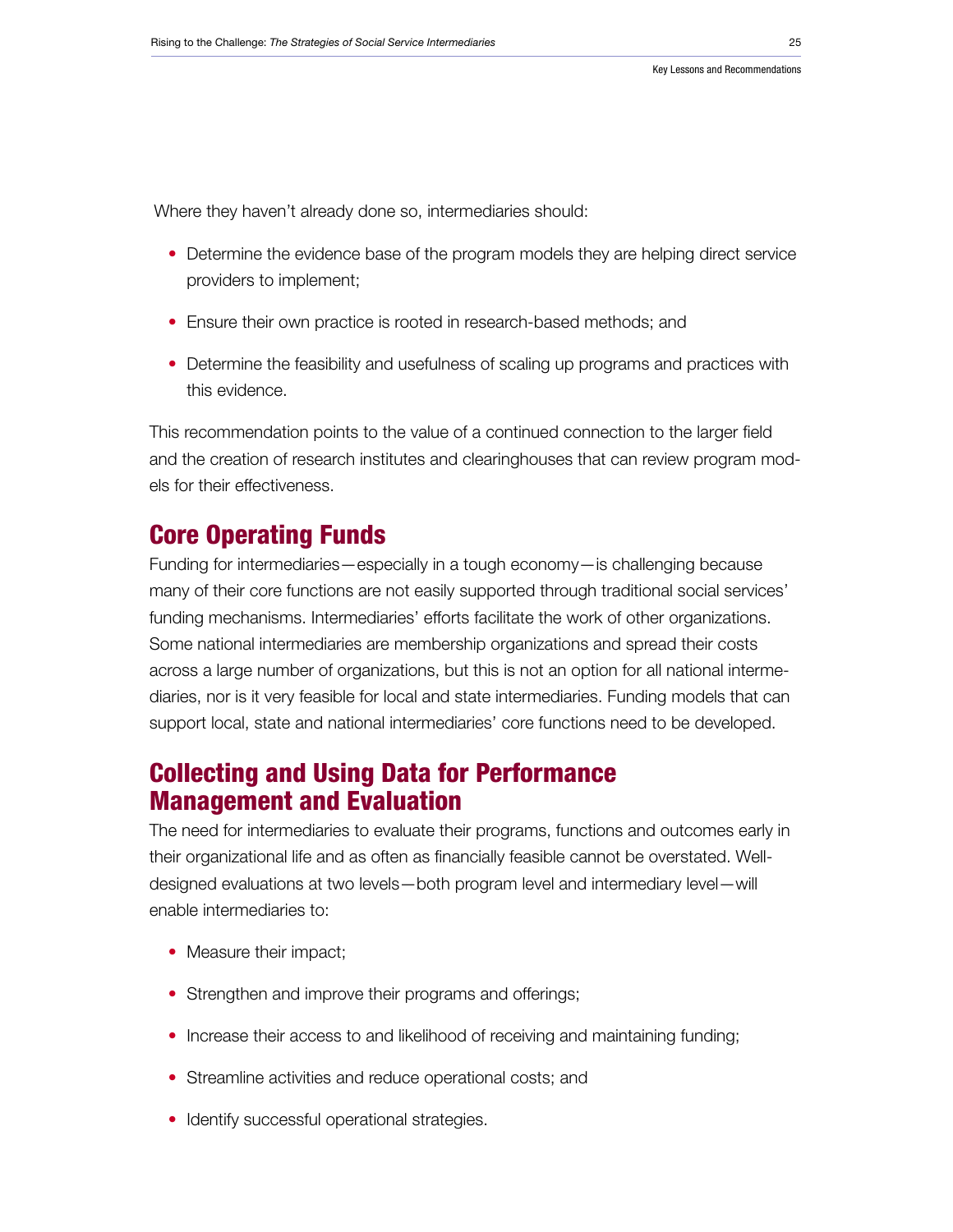Because evaluating the effectiveness of intermediaries' efforts presents unique challenges (discussed earlier), anticipating and addressing these challenges would strengthen potential evaluations. Two major types of evaluations are required. First, intermediaries must be able to measure their own success. A strong intermediary evaluation would include: developing a logic model and theory of change offering insight into the goals of the intermediary and the ways its work purportedly yields outcomes; identifying the indicators and desired outcomes that would signal change or "success"; and undertaking an implementation evaluation to understand the work in which the intermediary was engaging, as well as the relationships and needs across partner organizations.

A second type of evaluation would involve more in-depth studies of intermediaries' operations to investigate the potential benefits of various strategies for addressing the common challenges identified in this report. This research could include individual case studies of intermediaries or cross-site analyses of intermediaries' operations.

#### In Sum: Recommendations to Address Intermediaries' Challenges

- 1. Coordination and Communication Among Intermediaries: *Strengthen and clarify connections across local, state and national intermediaries.*
- 2. Promising Practices: *Develop agreed-upon strategies for identifying areas of need and prioritizing activities.*
- 3. Outside Strategic Partnerships: *Forge connections beyond the funder–intermediary– provider triad to extend reach, resources and credibility.*
- 4. Research-Based Trends: *Draw from current research to maintain relevance and funding.*
- 5. Core Operating Funds: *Identify core operating funds to support intermediaries' work.*
- 6. Collecting and Using Data for Performance Management and Evaluation: *Formally assess work and intermediary role early and often to strengthen effectiveness.*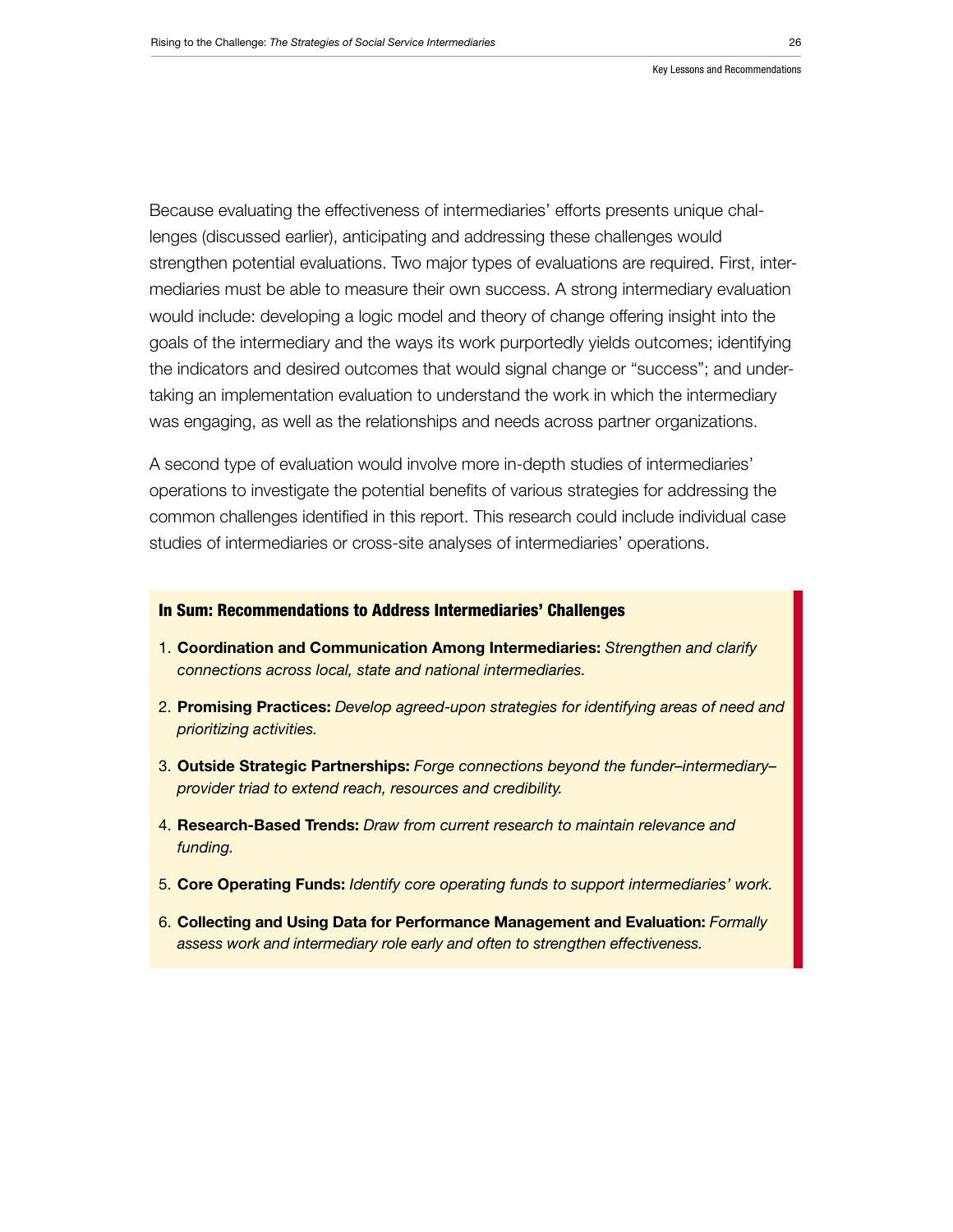## **Conclusions**

This report focused on the challenges that social service intermediaries face and some of the strategies they use to address them. Some of these challenges are common to other organizations in the social sector—e.g., decreased funding and the need to demonstrate impact. Other challenges are unique to the intermediary role—e.g., the need to connect across local, state and national levels. Intermediaries that successfully navigate these challenges will be in a much better position to demonstrate their value to funders and social service providers. Although there is no certain path to success for intermediaries, the recommendations presented here offer a good starting point for improving their practice.